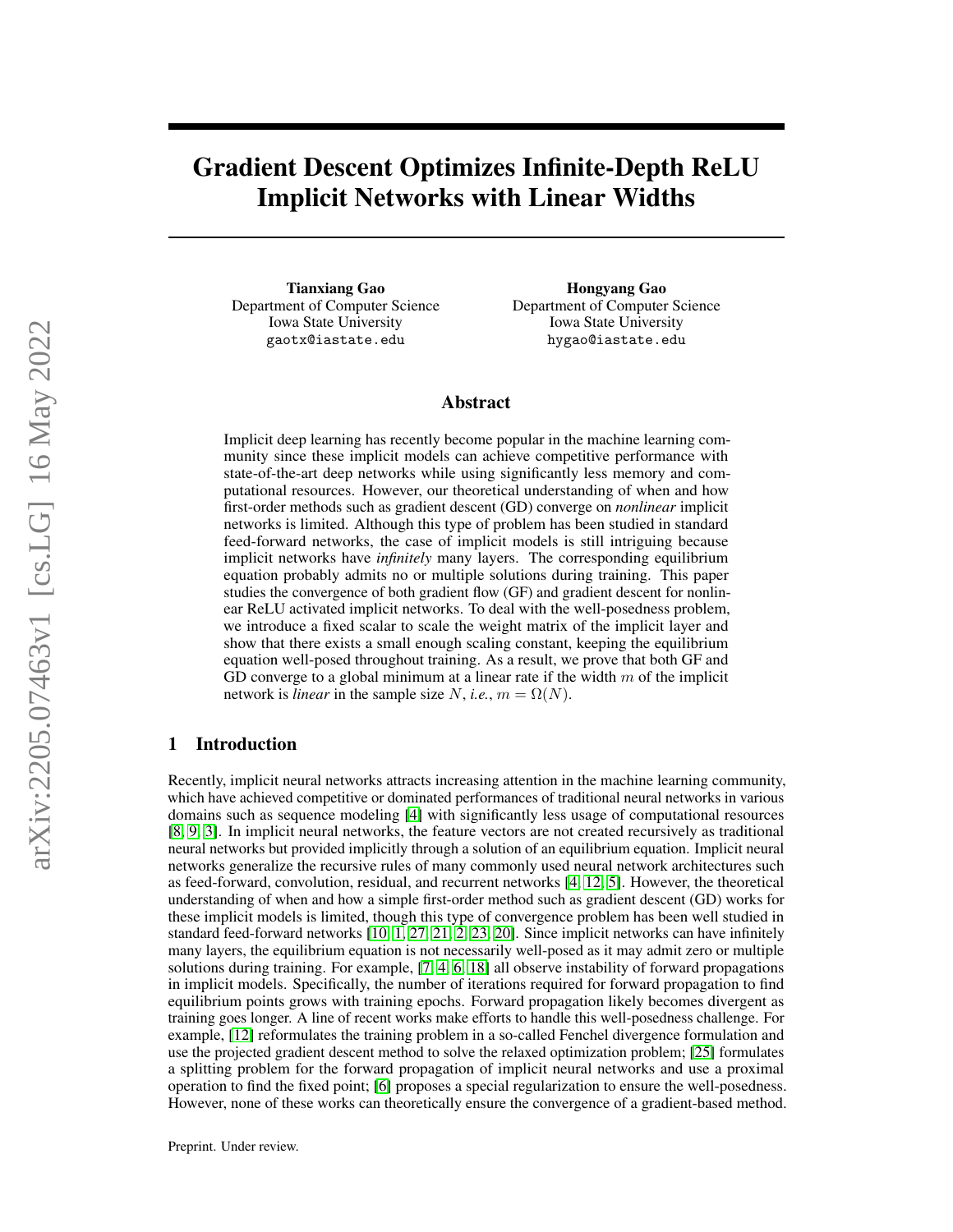Under some simplified setups, a line of recent works have tried to study this convergence problem from the mathematical theory perspective. For instance, [\[18\]](#page-9-13) studies this problem for implicit models with linear activation function. By applying an extra softmax layer on the shared weight matrix, the well-posedness challenge is resolved. As a result, they are able to establish the global linear convergence for gradient flow (GF). Unfortunately, their results cannot be extended to nonlinear activation, especially for the nonsmooth ReLU activation, which are critical to the learnability of deep neural networks. Recently, [\[13\]](#page-9-14) facility the training process by using a skip connection to the output and introduces a scaling factor to scale the shared weight matrix of the network, which can show there exists a small enough scaling constant which keeps the forward propagation well-posed throughout training. To show the convergence of ReLU-activated implicit neural networks, they take a neural tangent kernel (NTK) method [\[17\]](#page-9-15), where the dynamic of the network prediction is governed by a Gram matrix that remains positive definite during training. As a result, they successfully establish the global linear convergence for both GF and GD as long as the width  $m$  of the network is quadratic in the sample size N, *i.e.*,  $m = \Omega(N^2)$ . However, their results can only be applied to restricted range of implicit networks due to the special choice of the output layer.

Main contribution. In this paper, we propose to establish the global convergence results for implicit neural networks with the *nonlinear* ReLU activation function and *regular* output layer. Specifically, we provide sufficient conditions for the initialization under which GF and GD are guaranteed to converge to a global minimum at a linear rate. Then, we show that all these initial assumptions can be satisfied by a subset of initialization where the network has linear width in the sample size, *i.e.*,  $m = \Omega(N)$ . For popular random initialization, we show that these initial conditions are satisfied with a high probability (w.h.p.) if the width of a network is quadratic of the sample size, *i.e.*,  $m = \Omega(N^2)$ . Although these results with similar order of overparameterization have been obtained for finite-depth feed-forward neural networks [\[16,](#page-9-16) [21,](#page-9-8) [20\]](#page-9-10), it is worth noting that this is the first time, to our best knowledge, that such results are provided for ReLU-activated implicit networks, which could have *infinitely* many layers.

# 2 Preliminaries of Implicit Deep Learning

**Notation**: For a vector x, we use  $||x||$  to denote its Euclidean norm. For a matrix A,  $||A||$  is its operator norm, and  $\sigma_{\min}(A)$  and  $\sigma_{\max}(A)$  denote its smallest and largest singular values, respectively. If A is a square matrix, then  $\lambda_{\min}(A)$  and  $\lambda_{\max}(A)$  denote the smallest and largest eigenvalue of A, respectively. We use vec  $(A)$  to denote the vectorization operation applied on the matrix A. Given a function  $Y = f(X)$ , the derivative  $\partial f / \partial X$  is defined by vec  $(dY) = (\partial f / \partial X)^T dX$ , where X and Y can be scalars, vectors, and matrices. We also denote  $[N] := \{1, 2, \dots, N\}$ .

Let  $X \in \mathbb{R}^{N \times d}$  and  $y \in \mathbb{R}^N$  be the training data. The implicit neural network we consider in this paper has the transition at the  $\ell$ -th layer in the following form

$$
Z^{\ell} = \sigma(\gamma Z^{\ell-1}A + \Phi), \quad \ell \ge 1,
$$
\n(1)

where  $Z^{\ell} \in \mathbb{R}^{N \times m}$  is the output of the  $\ell$ -layer with  $Z^{0} = 0$ , the *i*-th row of  $\Phi \in \mathbb{R}^{N \times m}$  is the feature vector  $\phi(x)$  under the feature map  $\phi : \mathbb{R}^d \to \mathbb{R}^m$ ,  $A \in \mathbb{R}^{m \times m}$  is the weight matrix shared among all implicit layers,  $\sigma(u) = \max\{0, u\}$  is the ReLU activation function, and  $\gamma \in (0, 1)$  is a fixed scalar. As will be shown in Section [3,](#page-2-0) the choice of  $\gamma$  is essential to ensure the existence of the limit  $Z = \lim_{\ell \to \infty} Z^{\ell}$ . As  $\ell \to \infty$ , an implicit neural network can be considered as a neural network with *infinitely* many layers. Consequently, Z is not only the limit of the sequence  $\{Z^{\ell}\}_{\ell=1}^{\infty}$  but also an equilibrium point or fixed point of the following equilibrium equation:

<span id="page-1-1"></span><span id="page-1-0"></span>
$$
Z = \sigma(\gamma Z A + \Phi). \tag{2}
$$

In general, the feature map  $\phi$  is a nonlinear function, which extracts the hidden features from the low-dimensional input. In this paper, we consider the feature map  $\phi$  as a simple one layer neural network that is activated by ReLU activation function, *i.e.*,

$$
\Phi := \phi(X) = \sigma(XW),\tag{3}
$$

where  $W \in \mathbb{R}^{d \times m}$  is also a trainable weight matrix. The training loss is given by

<span id="page-1-2"></span>
$$
L(\theta) = \frac{1}{2} ||\hat{y} - y||^2,
$$
\n(4)

where  $\hat{y} = Zb$  is the prediction with weight vector  $b \in \mathbb{R}^m$  and  $\theta := \text{vec}(W, A, b)$  is the collection of all trainable parameters.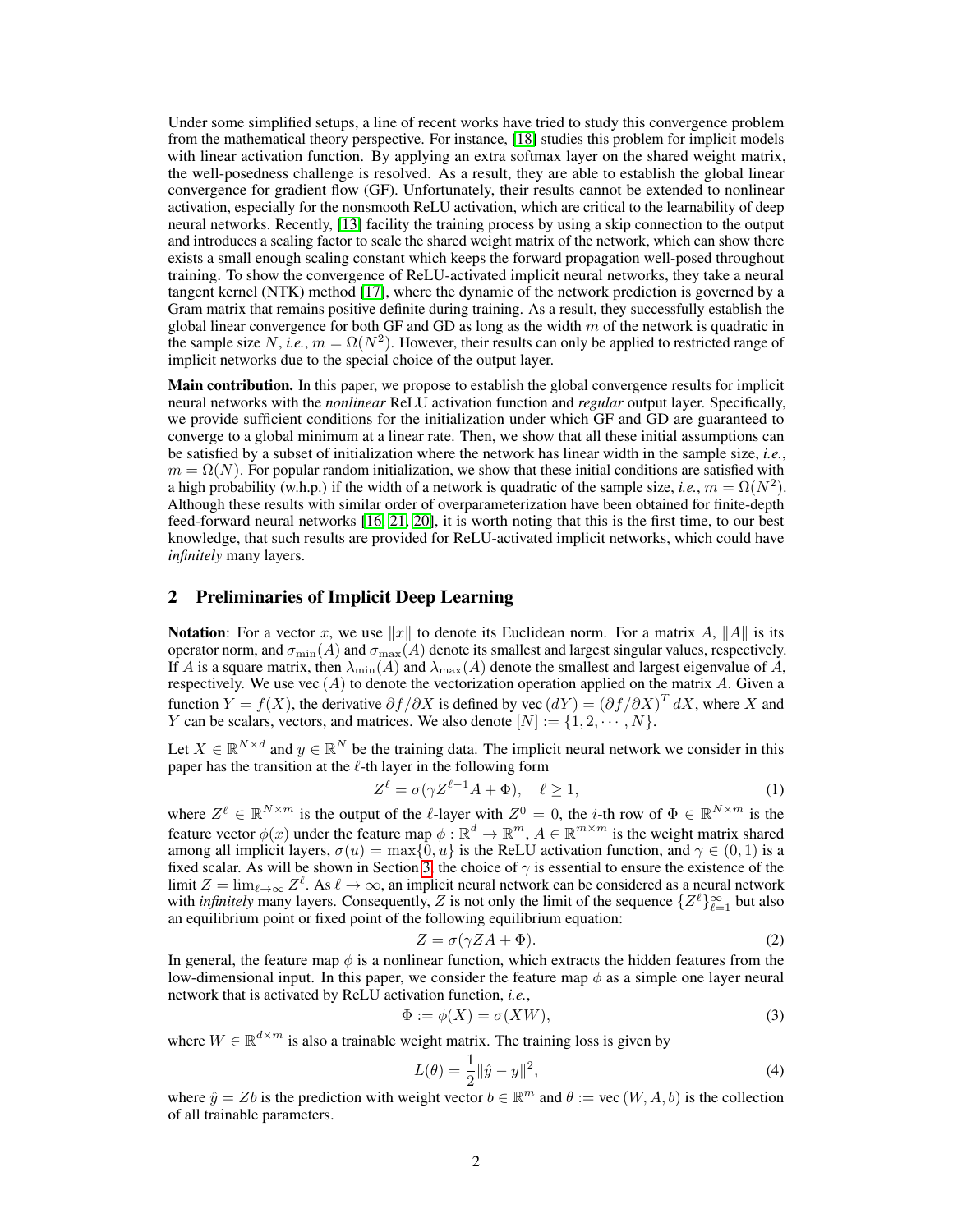# <span id="page-2-0"></span>3 Well-Posedness of the Forward and Backward Propagation

In this section, we establish sufficient conditions for the equilibrium equation Eq.[\(2\)](#page-1-0) to be well-posed in the sense that the existence of the equilibrium point  $Z$  is uniquely determined. Provided the existence of the equilibrium point  $Z$ , we can derive the gradients of the parameters by using the implicit function theorem instead of back-propagating all intermediate layers. Previous work [\[13\]](#page-9-14) has shown the existence of the unique equilibrium point in the vector-based equilibrium equation Eq. [\(2\)](#page-1-0) if the scalar  $\gamma > 0$  is chosen small enough. We extend this result to a general matrix-based mapping. **Lemma 3.1.** *Suppose*  $||A|| \leq M$  *for some constant*  $M > 0$  *and choose the scalar*  $\gamma > 0$  *such that*  $\gamma_0 := \gamma M < 1$ . Then the existence of the fixed point Z is uniquely determined. Moreover, we have  $||Z^{\ell}||_F \leq \frac{1}{1-\gamma_0} ||\Phi||_F$  for all  $\ell$ , hence  $||Z||_F \leq \frac{1}{1-\gamma_0} ||\Phi||_F$ .

<span id="page-2-1"></span>Lemma [3.1](#page-2-1) shows that the transition Eq.[\(1\)](#page-1-1) is a contraction mapping if a small enough scalar  $\gamma$  is selected for which  $\gamma ||A|| < 1$ . The proof is provided in Appendix [A.1.](#page-11-0) However, the operator norm of  $A(k)$  changes throughout the training process. In general, a fixed scalar  $\gamma$  cannot guarantee the well-posedness during the entire training. That is the main reason [\[7,](#page-9-11) [4,](#page-9-0) [6,](#page-9-12) [18\]](#page-9-13) observe the number of forward iterations required to find a fixed point gradually grows with training epochs. Thus, a simple strategy is to find a sequence  $\{\gamma_k\}_{k=1}^{\infty}$  of appropriate scalars for each iteration that ensure the equilibrium equation are kept well-posed over all iterations. However, finding an appropriate scalars at each iteration is computationally expensive, since it needs to compute quantities related to the operator norm of the weight matrix  $A(k)$  (*e.g.*, [\[12,](#page-9-4) [6\]](#page-9-12)). Fortunately, we can show  $||A(k)||$  is uniformly upper bounded by some constant. As a result, there indeed is a small constant for which the forward pass is kept well-posed throughout training.

A finite-depth neural network needs to store all intermediate parameters and apply backpropagation to compute the gradients of each weight matrix or vector. Surprisingly, this expensive computation is not necessary for implicit neural networks. Instead, the implicit function theorem provides an efficient way to derive the gradients since the fixed point  $Z$  is a root of the function  $f$  given by

$$
f(Z, A, W) := Z - \sigma(\gamma Z A + \Phi). \tag{5}
$$

<span id="page-2-2"></span>We can easily show that the partial derivative  $\partial f/\partial Z$  is invertible, provided  $||A|| < \gamma^{-1}$ . As a result, we obtain the partial derivatives  $\partial Z/\partial A$  and  $\partial Z/\partial W$  by applying the implicit function theorem. Then the gradients are obtained by using the chain rule. Appendix [A.2](#page-11-1) includes the detailed derivation. **Lemma 3.2.** *Suppose*  $||A|| \leq M$  *for some constant*  $M > 0$  *and choose the scalar*  $\gamma > 0$  *such that*  $\gamma_0 := \gamma M < 1$ *. Then* 

$$
\lambda_{\min}\{I_{Nm} - \gamma D(A^T \otimes I_N)\} > 1 - \gamma_0 > 0. \tag{6}
$$

*Hence the matrix*  $Q := I_{Nm} - \gamma D(A^T \otimes I_N)$  *is invertible, and* 

$$
\frac{\partial L}{\partial W} = \left[DE\left(I_m \otimes X\right)\right]^T Q^{-T} \left(b^T \otimes I_N\right)^T \left(\hat{y} - y\right),\tag{7}
$$

$$
\frac{\partial L}{\partial A} = \gamma \left[ D(I_m \otimes Z) \right]^T Q^{-T} \left( b^T \otimes I_N \right)^T (\hat{y} - y), \tag{8}
$$

$$
\frac{\partial L}{\partial b} = Z^T(\hat{y} - y),\tag{9}
$$

*where*  $D := \text{diag}[\text{vec}(\sigma'(\gamma Z A + \Phi))],$  and  $E := \text{diag}[\text{vec}(\sigma'(\text{X}W))].$ 

#### 4 Main results

In this section, we first study the dynamics of the prediction  $\hat{y}(t)$  that is induced by the gradient flow. It can be shown that a time-variant Gram matrix controls the dynamics of the prediction. At the same time, the spectral property of the Gram matrix is consistent throughout the training as long as the network is over-parameterized. Based on the findings in gradient flow analysis, we show that gradient descent with a fixed step size converges to a global minimum of the implicit network at a linear rate.

#### 4.1 Continuous time analysis: convergence of gradient flow

The gradient flow is given by  $\frac{d\theta}{dt} = -\frac{\partial L(t)}{\partial \theta}$ , where  $L(t) := L(\theta(t))$  is the corresponding loss function for  $\theta(t)$  at time t. By using the chain rule, we derive the dynamics of the prediction  $\hat{y}(t)$  in the following lemma, and the derivation is deferred in Appendix [A.3.](#page-13-0)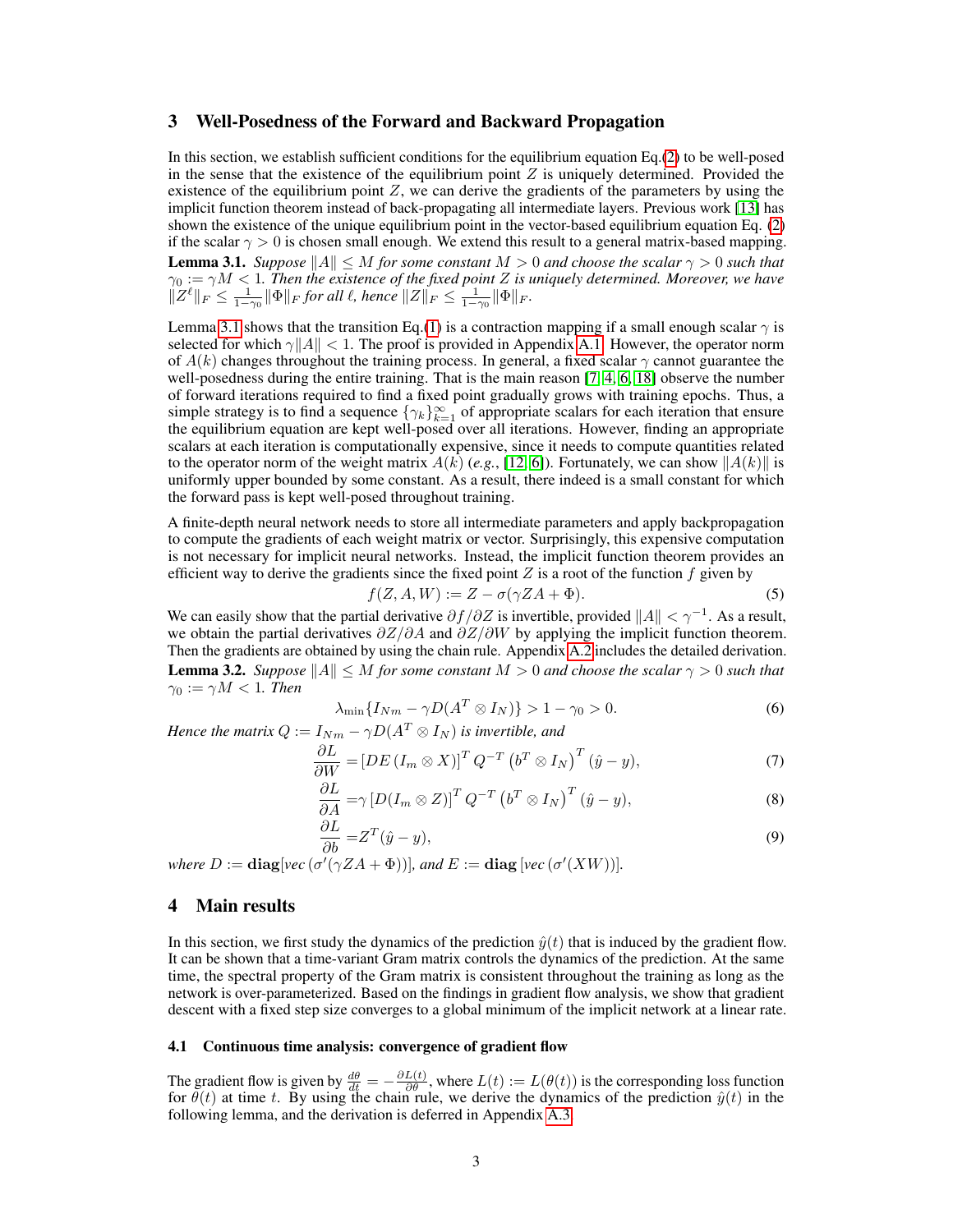<span id="page-3-3"></span>**Lemma 4.1.** Assume  $||A(t)|| \leq M$  for all  $t > 0$  and choose the scalar  $\gamma > 0$  small enough such *that*  $\gamma_0 := \gamma M < 1$ *. Then the dynamics of the prediction*  $\hat{y}(t)$  *is given by* 

$$
\frac{d\hat{y}}{dt} = -H(t)(\hat{y}(t) - y),\tag{10}
$$

*where*

$$
H(t) := Z(t)Z(t)^{T} + M(t)M(t)^{T} + \Pi(t)\Pi(t)^{T},
$$
\n(11)

$$
M(t) := \gamma [b(t)^T \otimes I_N] Q(t)^{-1} D(t) [I_m \otimes Z(t)], \qquad (12)
$$

$$
\Pi(t) := \left[ b(t)^T \otimes I_N \right] Q(t)^{-1} D(t) E(t) \left[ I_m \otimes X \right]. \tag{13}
$$

Clearly, the matrix  $H(t)$  is positive semidefinite. If there exists a strictly positive scalar  $\lambda_0 > 0$  for which  $\lambda_{\min}(H(t)) \geq \lambda_0$  for all  $t \geq 0$ , then  $L(t)$  consistently decreases to zero at a linear rate, *i.e.*,  $L(t) \leq \exp\{-\lambda_0 t\} L(0)$ . Thus, the problem is reduced to show that the smallest singular value of at least one of the matrices  $Z(t)$ ,  $M(t)$ , and  $\Pi(t)$  is lower bounded throughout the training. By using simple matrix analysis results, however, we obtain the following inequalities:

$$
\sigma_{\min}[M(t)] \geq \frac{\gamma}{1-\gamma_0} ||b(t)|| \min_i \{D_{ii}\} \sigma_{\min}[Z(t)],
$$
  

$$
\sigma_{\min}[\Pi(t)] \geq \frac{1}{1-\gamma_0} ||b(t)|| \min_i \{D_{ii}\} \min_i \{E_{ii}\} \sigma_{\min}(X).
$$

Thus, to lower bound the singular values of matrices  $M(t)$  and  $\Pi(t)$ , one must make extra assumptions on the data sample X and activation  $\sigma$ . An example method is introduced in [\[21\]](#page-9-8), where the neural network has to follow a pyramidal structure and the activation function has to be sufficiently smooth. This method does not hold for ReLU activation due to the non-smoothness. In contrast, we adopt the method proposed by [\[20\]](#page-9-10) for finite-depth ReLU neural network, where their analysis focuses on the evolution of the last layer of the network, that is,  $Z(t)$  in the implicit neural network. With appropriate assumptions on the initial conditions, we can establish the global convergence result for the gradient flow in Theorem [4.2,](#page-3-0) and the entire proof is provided in Appendix [A.4.](#page-13-1)

<span id="page-3-0"></span>**Theorem 4.2.** *Let*  $C_1, C_2, C_3 > 0$  *be given positive numbers. Denote*  $\alpha_0 := \sigma_{\min}(Z(0))$ ,  $\lambda_1 :=$  $\|W(0)\| + C_1$ ,  $\lambda_2 := \|A(0)\| + C_2$ , and  $\lambda_3 := \|b(0)\| + C_3$ . Choose  $\gamma > 0$  small enough for which  $\gamma_0 := \gamma \lambda_2 < 1$ . Assume the following conditions are satisfied at initialization

<span id="page-3-1"></span>
$$
\alpha_0^2 \ge \frac{4}{1 - \gamma_0} \lambda_0 \|X\|_F \|\hat{y}(0) - y\|,\tag{14}
$$

<span id="page-3-2"></span>
$$
\alpha_0^3 \ge \left[ 1 + \frac{\gamma_0^2}{(1 - \gamma_0)^2} \frac{\lambda_1^2}{\lambda_2^2} \right] \frac{8\lambda_3}{(1 - \gamma_0)^2} \|X\|_F^2 \|\hat{y}(0) - y\|,\tag{15}
$$

where  $\lambda_0 := \max\left\{\frac{\lambda_1}{C_3}, \frac{\gamma_0\lambda_1\lambda_3}{(1-\gamma_0)C_2\lambda_2}, \frac{\lambda_3}{C_1}\right\}$ . Then for all  $t \geq 0$  the followings hold:

- *(i)*  $||W(t)|| \leq \lambda_1$ ,  $||A(t)|| \leq \lambda_2$ ,  $||b(t)|| \leq \lambda_3$ ,
- *(ii)*  $\sigma_{\min}(Z(t)) \geq \alpha_0/2$ ,
- (*iii*)  $L(t) \le \exp\{-\alpha_0^2 t/2\}L(0)$ *, where*  $L(t) := L(\theta(t))$ *.*

Theorem [4.2](#page-3-0) shows that the operator norm  $A(t)$  is upper bounded by the constant  $\lambda_2$  throughout training, *i.e.*,  $||A(t)|| \leq \lambda_2$ . By choosing  $\gamma > 0$  small enough, the forward propagation is kept well-posed throughout training. Moreover, Theorem [4.2](#page-3-0) also indicates that the smallest singular value of  $Z(t)$  is lower bounded by the constant  $\alpha_0/2$  during training. As a result, the training loss consistently decreases to zero at a linear rate. It is worth noting that the network only needs to have linear width m in the sample size N as long as the initial conditions [\(14\)](#page-3-1)-[\(15\)](#page-3-2) are satisfied. Section [5](#page-4-0) will provide concrete examples to show that these initial conditions are indeed satisfied by using only linear widths.

#### 4.2 Discrete time analysis: convergence of gradient descent

By applying the Euler method to the gradient flow with stepsize  $\eta > 0$ , we obtain the gradient descent as follows  $\theta(k+1) = \theta(k) - \eta \frac{\partial L(k)}{\partial \theta}$ . Unlike the continuous analysis in the gradient flow, we don't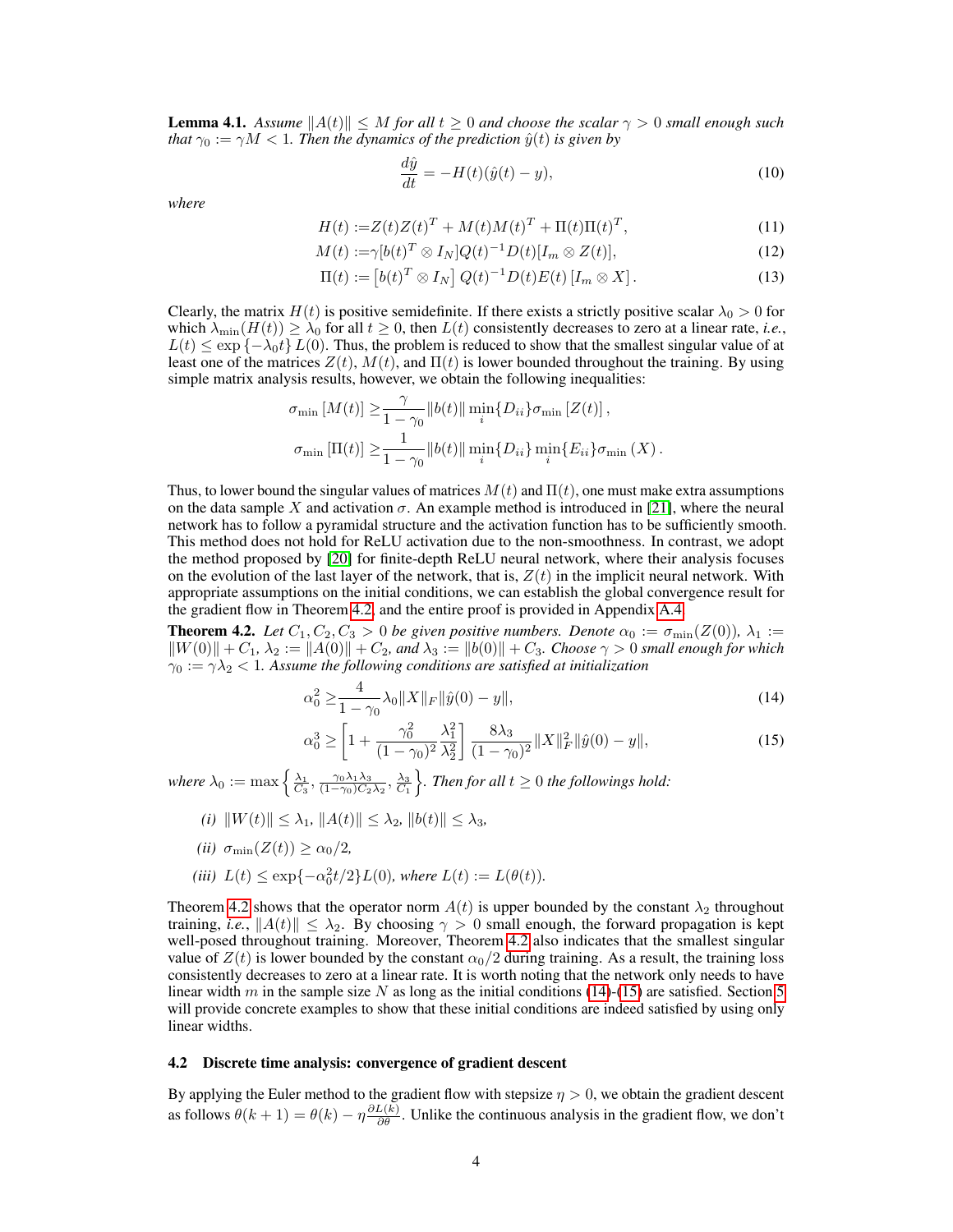have the explicit formula of the dynamics of the prediction  $\hat{y}(k)$  in the discrete time analysis. Instead, we need to first show the difference of equilibrium points  $Z(k)$  in two consecutive iterations. The following result serves this purpose by providing a bound between two equilibrium points based on their parameters. We defer the proof in Appendix [A.5.](#page-16-0)

<span id="page-4-1"></span>**Lemma 4.3.** *Given matrices*  $(W_a, A_a)$  *and*  $(W_b, A_b)$ *, let*  $\lambda_1 := \max{\{||W_a||, ||W_b||\}}$ *, and*  $\lambda_2 :=$  $\max\{\|A_a\|,\|A_b\|\}$ *. Choose*  $\gamma > 0$  *small enough for which*  $\gamma_0 := \gamma \lambda_2 < 1$ *. Then the corresponding*  $e$ quilibrium points exist and are denoted by  $Z_a$  and  $Z_b$ , respectively. Moreover, we have

$$
||Z_a - Z_b|| \le \frac{||X||_F}{1 - \gamma_0} \left[ \frac{\gamma_0}{1 - \gamma_0} \frac{\lambda_1}{\lambda_2} ||A_a - A_b|| + ||W_a - W_b|| \right].
$$
 (16)

Lemma [4.3](#page-4-1) allows us to derive the relationship of the predictions  $\hat{y}(k)$  between two consecutive iterations. The loss can be shown to consistently decrease as long as the step size selected is small enough. To satisfy the conditions of the step size, more initial conditions are needed to obtain the convergence result for gradient descent. The convergence result of the gradient descent is provided in the following theorem, and the proof is included in Appendix [A.6.](#page-17-0)

<span id="page-4-2"></span>**Theorem 4.4.** Let  $C_1, C_2, C_3 > 0$  be given positive numbers. Denote  $\alpha_0 := \sigma_{\min}(Z(0))$ ,  $\lambda_1 :=$  $\|W(0)\| + C_1$ ,  $\lambda_2 := \|A(0)\| + C_2$ , and  $\lambda_3 := \|b(0)\| + C_3$ . Choose  $\gamma > 0$  small enough for which  $\gamma_0 := \gamma \lambda_2 < 1$ . Assume the following conditions are satisfied at initialization

$$
\alpha_0^2 \ge \frac{8}{1 - \gamma_0} \lambda_0 \|X\|_F \|\hat{y}(0) - y\| \tag{17}
$$

$$
\alpha_0^3 \ge \left[ 1 + \frac{\gamma_0^2}{(1 - \gamma_0)^2} \frac{\lambda_1^2}{\lambda_2^2} \right] \frac{16\lambda_3}{(1 - \gamma_0)^2} \|X\|_F^2 \|\hat{y}(0) - y\| \tag{18}
$$

$$
\alpha_0^2 \ge \left[ 1 + \frac{\gamma_0^2}{(1 - \gamma_0)^2} \frac{\lambda_1^2}{\lambda_2^2} \right] \frac{16\lambda_3^2}{(1 - \gamma_0)^2} \|X\|_F^2 \tag{19}
$$

*where*  $\lambda_0$  *is defined in Theorem* [4.2.](#page-3-0) *Choose step size*  $\eta > 0$  *such that* 

<span id="page-4-5"></span><span id="page-4-4"></span><span id="page-4-3"></span>
$$
\eta < \min\left\{\frac{4}{\alpha_0^2}, 2(1-\gamma_0)^2 \overline{\lambda} \lambda_1^{-4} \lambda_3^{-2} \|X\|_F^{-2}\right\},\tag{20}
$$

where  $\overline{\lambda} := \left[1 + \frac{\gamma_0^2}{(1-\gamma_0)^2}\frac{\lambda_1^2}{\lambda_2^2}\right]\left(\left[1 + \frac{\gamma_0^2}{(1-\gamma_0)^2}\frac{\lambda_1^2}{\lambda_2^2}\right]\right)$  $\Big] \, \lambda_1^{-2} + \lambda_3^{-2} \Big)^{-2}$ . Then the followings holds  $\forall k \geq 0$ 

- $(i)$   $\|W(k)\| \leq \lambda_1$ ,  $\|A(k)\| \leq \lambda_2$ ,  $\|b(k)\| \leq \lambda_3$ ,
- *(ii)*  $\sigma_{\min}(Z(k)) > \alpha_0/2$ ,
- (*iii*)  $L(k) \leq (1 \eta \alpha_0^2/4)^k L(0)$ *, where*  $L(k) := L(\theta(k))$ *.*

With some extra conditions on initialization and stepsize, Theorem [4.4](#page-4-2) obtains similar results for gradient descent as in Theorem [4.2](#page-3-0) for gradient flow. In particular, the well-posedness is guaranteed throughout training using a singular constant  $\gamma$ . The smallest singular value  $\sigma_{\min}(Z(t))$  remains greater than the constant  $\alpha_0/2$  so that the loss  $L(k)$  continuously decreases to zero at a linear rate. Similarly, these results only need the implicit network with linear width in the sample size  $N$ . However, these results are not directly comparable because it remains unclear how likely the initial conditions [\(17\)](#page-4-3)-[\(19\)](#page-4-4) are satisfied. Thus, we reserve Section [5](#page-4-0) to further analyze on the satisfiability of the initial assumptions. Specifically, we address this issue by providing concrete examples by which the initial assumptions are indeed satisfied by only using linear widths.

## <span id="page-4-0"></span>5 Satisfiability of the initial assumptions

This section provides concrete examples for which the initial conditions [\(17\)](#page-4-3)-[\(19\)](#page-4-4) of Theorem [4.4](#page-4-2) are satisfied. Since the equilibrium point  $Z(k)$  is provided implicitly, the singular values of  $Z(k)$ are difficult to determine, even at initialization. What exacerbates the problem is the nonlinearity of the ReLU activation  $\sigma$ . Fortunately, we can find a subset of initialization that can easily induce the singular values of Z by using homogeneity and nonnegativity of  $\sigma$ . The following result provides an explicit expression for the equilibrium point Z in terms of the feature matrix  $\Phi$  as long as A is appropriately initialized. The proof is given in Appendix [A.7.](#page-20-0)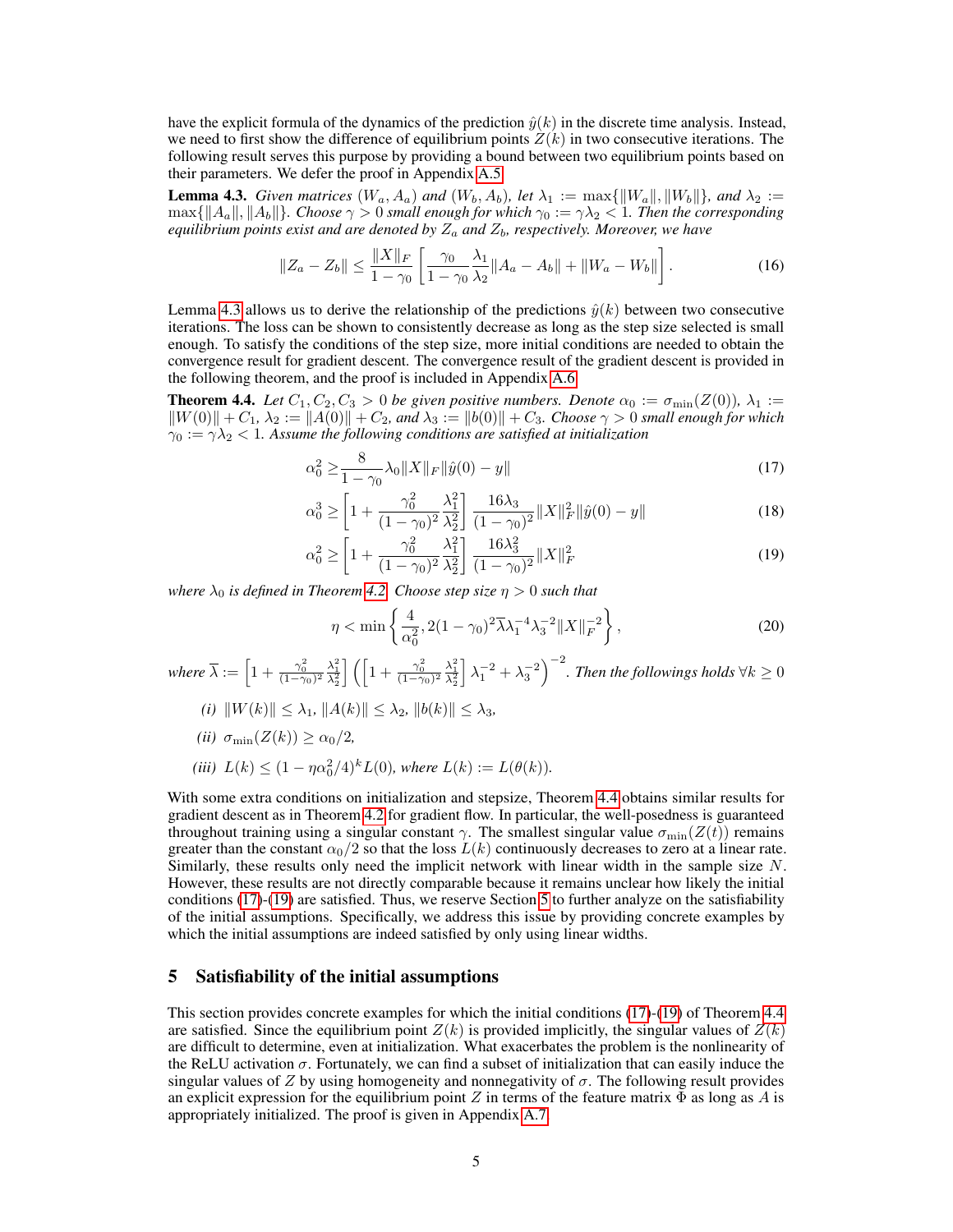<span id="page-5-0"></span>**Lemma 5.1.** Assume  $A_{ij} \ge 0$  for all  $i, j \in [m]$  and  $\gamma > 0$  is chosen for which  $||A|| < \gamma^{-1}$ . Then  $Z = \Phi (I_m - \gamma A)^{-1}.$ 

Suppose that we are given  $A(0) \in \mathbb{R}^{m \times m}$  with  $A_{ij} \ge 0$  for all  $i, j \in [m]$  and  $||A(0)|| \le \lambda_2$  for some positive constant  $\lambda_2$ . By choosing  $\gamma > 0$  small enough for which  $\gamma_0 = \gamma \lambda_2 < 1$ , Lemma [5.1](#page-5-0) implies that  $\alpha_0 := \sigma_{\min}[Z(0)] \ge \sigma_{\min}[\Phi(0)]/(1+\gamma_0)$ . Therefore, the satisfiability of the assumption made in Theorem [4.4](#page-4-2) is reduced to find an appropriate  $\Phi(0)$  or  $W(0)$  for which  $\sigma_{\min}[\Phi(0)]/(1+\gamma_0)$ satisfies the initial conditions [\(17\)](#page-4-3)-[\(19\)](#page-4-4). Some mostly recent literature [\[26,](#page-10-3) [10,](#page-9-6) [21,](#page-9-8) [22,](#page-10-4) [20\]](#page-9-10) have been provided rigorously theoretical analyses and concrete examples to demonstrate that the initial conditions are easily satisfied with different types of initialization. The rest of this section provides concrete examples to show a subset of initialization that satisfies these assumptions.

## 5.1 Linear width  $m = \Omega(N)$  suffices the initial conditions

Specifically, we apply Theorem [4.4](#page-4-2) for  $C_1 = C_2 = C_3 = 1$ . Let  $\theta(0) := \text{vec}(W(0), A(0), b(0)),$ where we choose  $W(0)$  such that  $\sigma_{\min}[\Phi(0)] > 0$ ,  $A(0)_{ij} \ge 0$  with  $||A(0)|| = ||W(0)||$ , and  $b(0) = 0$ . For  $\sigma_{\min}[\Phi(0)] > 0$ , a concrete example is that  $W(0)$  is chosen according to LeCun's initialization (*e.g.*, see [\[20,](#page-9-10) Section 3.1],[\[21,](#page-9-8) Section 3.1]). It is easy to come up with examples for which  $A(0)_{ij} \ge 0$  and  $||A(0)|| = \mathcal{O}(||W(0)||)$ . For example,  $A(0) := ||W(0)||I_m$ . Thus, for simplicity, we assume  $||A(0)|| = ||W(0)||$ , then  $\lambda_2 = \lambda_1$ . Since  $b(0) = 0$ , we have  $\lambda_3 = 1$ , and  $\|\hat{y}(0) - y\| = \|y\|$ . Next, we can choose  $\gamma > 0$  small enough for which  $\gamma_0 = 1/2$ . It follows from Lemma [5.1](#page-5-0) that the initial conditions [\(17\)](#page-4-3)-[\(19\)](#page-4-4) become

<span id="page-5-1"></span>
$$
\left(\frac{2}{3}\sigma_{\min}[\Phi(0)]\right)^2 \ge 16\lambda_1 \|X\|_F \|y\| \tag{21}
$$

<span id="page-5-3"></span>
$$
\left(\frac{2}{3}\sigma_{\min}[\Phi(0)]\right)^3 \ge 128\|X\|_F^2\|y\| \tag{22}
$$

<span id="page-5-4"></span>
$$
\left(\frac{2}{3}\sigma_{\min}[\Phi(0)]\right)^2 \ge 128 \|X\|_F^2.
$$
\n(23)

Let  $\tilde{\theta}(0) := \beta \theta(0)$  for some  $\beta > 0$  and denote  $\alpha_1 := \sigma_{\min}[\Phi(0)]$ . Condition [\(21\)](#page-5-1) at  $\tilde{\theta}(0)$  becomes

$$
\left(\frac{2}{3}\beta\alpha_1\right)^2 \ge 16(\beta \|W(0)\|+1)\|X\|_F \|y\|.\tag{24}
$$

The left-hand side (LHS) of the above inequality is a polynomial of degree 2 in  $\beta$ , whereas the RHS is linear in  $\beta$ . Thus, as  $\|W(0)\|$  is fixed in the inequality above, the inequality [\(24\)](#page-5-2) is satisfied as long as  $\beta$  is chosen large enough. Similarly, the condition [\(22\)](#page-5-3) and [\(23\)](#page-5-4) are satisfied for  $\theta(0)$  if

<span id="page-5-5"></span><span id="page-5-2"></span>
$$
\left(\frac{2}{3}\beta\alpha_1\right)^3 \ge 128 \|X\|_F^2 \|y\|,\tag{25}
$$

<span id="page-5-6"></span>
$$
\left(\frac{2}{3}\beta\alpha_1\right)^2 \ge 128 \|X\|_F^2. \tag{26}
$$

The RHS of the above inequalities are all constants, whereas the LHS are polynomials of degree 3 and 2 in  $\beta$ , respectively. Thus, the conditions [\(25\)](#page-5-5) and [\(26\)](#page-5-6) are also satisfied for large enough  $\beta$ . As a result, all the initial conditions of Theorem [4.4](#page-4-2) are satisfied at  $\hat{\theta}(0)$  for large  $\beta$ .

# 5.2 Random initialization: width  $m = \Omega(N^2)$  suffices the initial conditions

We show that conditions [\(17\)](#page-4-3)-[\(19\)](#page-4-4) are satisfied under similar random initialization as LeCun's Initialization [\[19\]](#page-9-17), Xavier Initialization [\[14\]](#page-9-18), and He Initialization [\[15\]](#page-9-19), provided a stronger condition  $m = \Omega(N^2)$ . For simplicity, we assume  $||x_i|| = 1$  and  $|y_i| = \mathcal{O}(1)$  for all  $i \in [N]$ . Then  $\|X\|_F =$ √  $\overline{N}$  and  $||y|| = O(\sqrt{N})$ . Consider initialization

$$
b(0)_i \stackrel{i.i.d.}{\sim} \mathcal{N}(0,1/m), \quad A(0)_{ij} \stackrel{i.i.d.}{\sim} |\mathcal{N}|(0,1), \quad W(0)_{ij} \stackrel{i.i.d.}{\sim} \mathcal{N}(0,1), \tag{27}
$$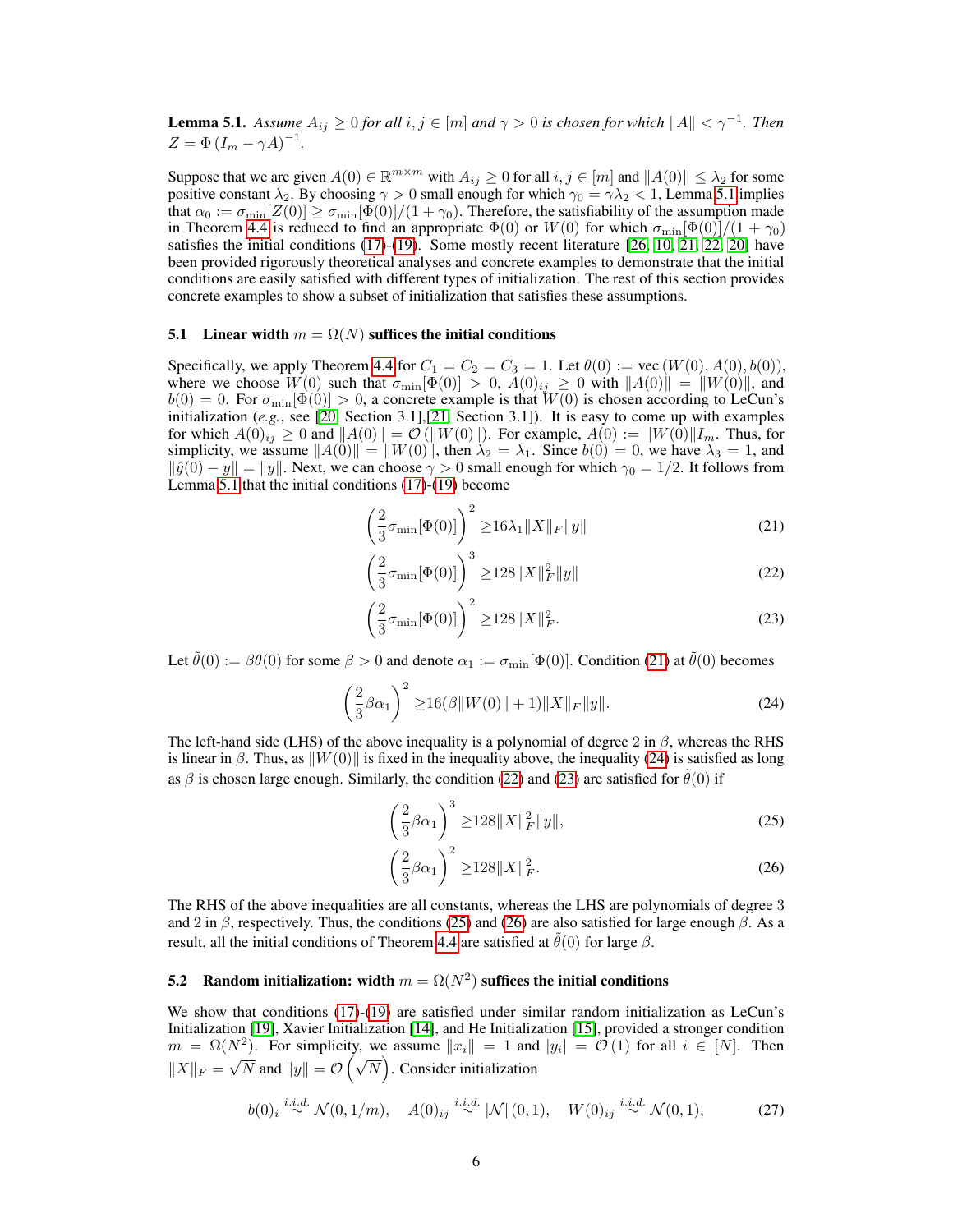where  $|\mathcal{N}|$  stands for *half-normal distribution*. It follows from Theorem 4.4.5 of [\[24\]](#page-10-5) that (with high probability)  $\|b(0)\| = \mathcal{O}(1)$ ,  $\|W(0)\| = \mathcal{O}(\sqrt{m})$ , and  $\|A(0)\| = \mathcal{O}(\sqrt{m})$ . For  $C_1 = C_2 = C_3 = 0$ probability)  $||o(0)|| = O(1)$ ,  $||W(0)|| = O(\sqrt{m})$ , and  $||A(0)|| = O(\sqrt{m})$ . For  $C_1 = C_2 = C_3 = 1$ , we have  $\lambda_1 = O(\sqrt{m})$ ,  $\lambda_2 = O(\sqrt{m})$ ,  $\lambda_3 = O(1)$ . We can choose  $\gamma > 0$  small enough to ensure  $\gamma_0 = 1/2$ . By using standard concentration argument and Lemma [5.1,](#page-5-0) we obtain

$$
\|\hat{y}(0)\| = \|Z(0)b(0)\| = \mathcal{O}\left(\left\|\Phi(0)\left[I_m - \gamma A(0)\right]^{-1}\right\|\right) = \mathcal{O}\left(\|X\|_F\right).
$$

Since  $||X||_F =$ √  $\overline{N}$  and  $||y|| = \mathcal{O}\left(\sqrt{N}\right)$ , the initial conditions [\(17\)](#page-4-3)-[\(19\)](#page-4-4) are reduced to

$$
\alpha_1^2 = \Omega\left(N\sqrt{m}\right). \tag{28}
$$

Using Matrix-Chernoff inequality, one can easily show  $\alpha_1^2 \geq m\lambda_*/4$  (see Lemma 5.2 of [\[22\]](#page-10-4)) with a probability of at least  $1 - \delta$ , if  $m = \tilde{\Omega}(N/\lambda_*)$  holds, where  $\lambda_* = \lambda_{\min}(G_*)$  with  $G_* :=$  $\mathbb{E}_{w \sim \mathcal{N}(0,I_d)} \left[\sigma(Xw)\sigma(Xw)^T\right]$  and  $\tilde{\Omega}$  omits logarithmic factors depending on  $\delta$ . It can be shown  $\lambda_* > 0$  under some mild data assumption. For example,  $\lambda_* > 0$  if no two data are parallel to each other by Lemma 3.2 of [\[13\]](#page-9-14). Additionally, we have

$$
\lambda_* \le \frac{\mathbf{tr}(G_*)}{N} = \frac{\mathbb{E} \|\sigma(Xw)\|^2}{N} \le \frac{\mathbb{E} \|Xw\|^2}{N} = \frac{\|X\|_F^2}{N} = 1.
$$

Therefore, all the initial conditions are satisfied for  $m = \Omega(N^2 \lambda_*^{-2})$ . Then, if we additionally assume that the data points follow some sub-Gaussian distribution, [\[21,](#page-9-8) Theorem 3.3] implies that  $\lambda_* = \Theta(1)$ . Thus, all initial conditions are satisfied for  $m = \Omega(N^2)$ .

# 6 Related works

The convergence problem of gradient flow and gradient descent for standard deep networks has been studied recently [\[10,](#page-9-6) [1,](#page-9-7) [27,](#page-10-0) [21,](#page-9-8) [2,](#page-9-9) [20\]](#page-9-10). To show the convergence, the most common strategy is NTK method [\[17\]](#page-9-15), where it can be shown that dynamic of the prediction is governed by a gram matrix whose smallest eigenvalues is kept strictly positive during training. The previous work of  $[10, 1, 27, 2]$  $[10, 1, 27, 2]$  $[10, 1, 27, 2]$  $[10, 1, 27, 2]$  $[10, 1, 27, 2]$  $[10, 1, 27, 2]$  $[10, 1, 27, 2]$ requires all hidden layers have large widths since their analyses rely on studying various quantities related to the changes in the activation patterns during training. In [\[21\]](#page-9-8), the authors claim one wide hidden layer is enough if the network follows a pyramidal topology and the derivative of activation is lower bounded. Moreover, they prove that linear width is enough for overparameterization, while previous works need a width of at least  $\Omega(N^8)$ . The most recent study [\[20\]](#page-9-10) further confirms linear width suffices global convergence for ReLU activated networks by focusing the analysis on the last hidden layer so that the pyramidal topology is not necessary. However, none of the previous works can be applied to implicit networks directly since implicit networks have infinitely many layers, and equilibrium equations may not be well-posed during training.

The well-posedness of the forward propagation is the main challenge for any infinite-depth or implicitdepth networks. A line of recent works [\[25,](#page-10-2) [6,](#page-9-12) [7,](#page-9-11) [4\]](#page-9-0) have shown the instability of forward propagation in implicit networks, and the probability of divergent forward pass gradually raises with training epochs. Several strategies are suggested to deal with the well-posedness problem, *e.g.*, adding constraints [\[12\]](#page-9-4) or regularization[\[6\]](#page-9-12), reformulates the forward propagation [\[25\]](#page-10-2). Unfortunately, none of them can theoretically guarantee convergence. By using an extra softmax layer on the weight matrix, [\[18\]](#page-9-13) proves the convergence of the gradient flow, but the result only holds for linear activation while nonlinearity is critical for learnability. To deal with well-posedness, our strategy is similar to [\[13\]](#page-9-14) by introducing a scalar in front of the weight matrix. The well-posedness problem is resolved since we can find a sufficiently small constant scalar. The novelty of this paper is that implicit network considered in this paper has regular output while [\[13\]](#page-9-14) uses a skip connection to facilitate training process. Moreover, this is the first work, to our best knowledge, that establishes the global convergence for an infinite-depth (weight tying) network with linear width.

# 7 Experimental Results

We evaluate our results use real-world datasets like MNST, FashionMNST, CIFAR10, and SVHN. Experimental Setups. For each dataset, we use classes 0 and 1, and 500 samples are randomly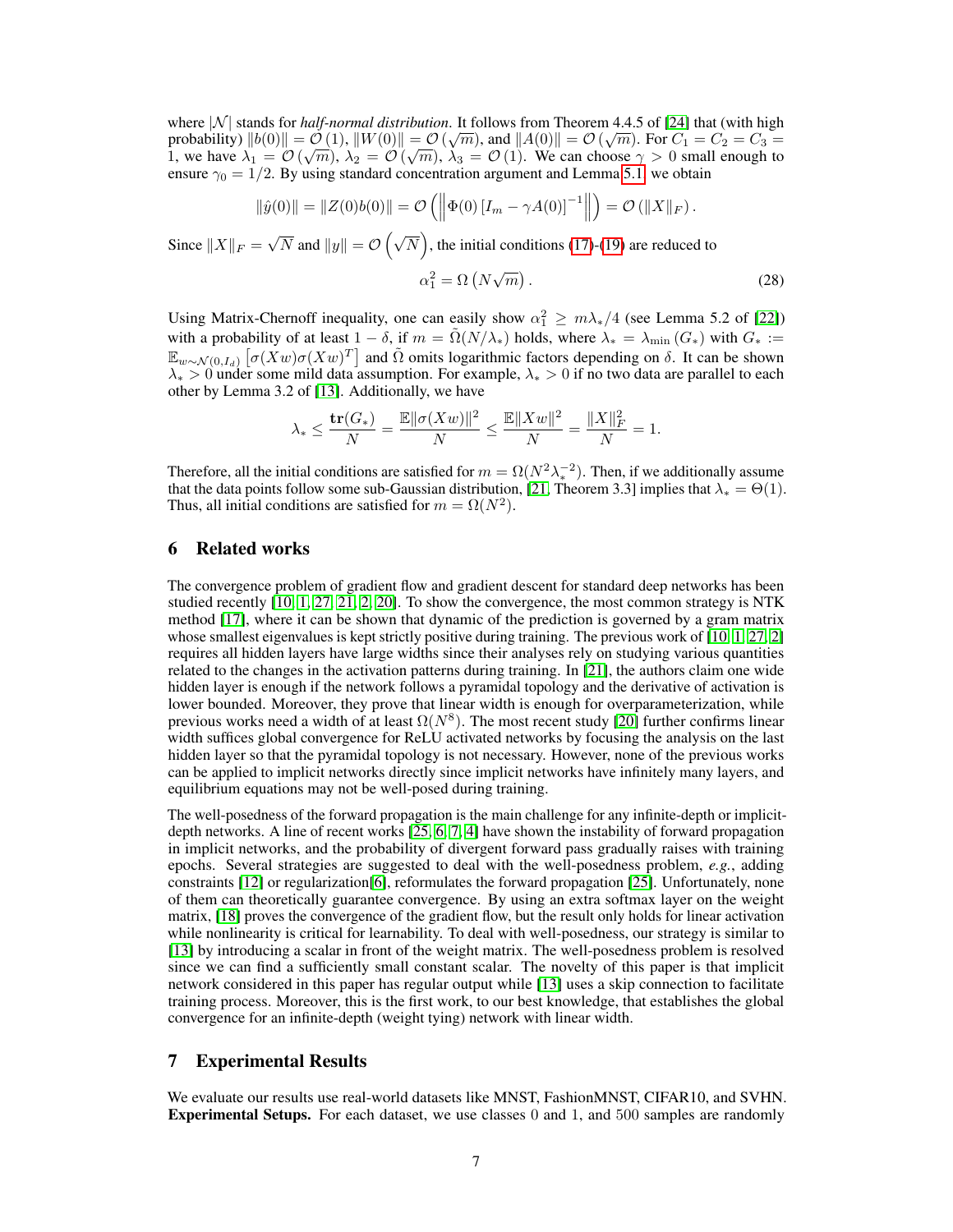

<span id="page-7-0"></span>Figure 1: We evaluate the impact of the **width** m on the training loss, test loss, and operator norm of the scaled matrix  $\gamma A(k)$  on the modified dataset of MNIST.



<span id="page-7-1"></span>Figure 2: We evaluate the impact of **choice**  $\gamma$  on the training loss, test loss, and operator norm of the scaled matrix  $\gamma A(k)$  on the modified dataset of MNIST.

drawn from each class to generate the training dataset of  $N = 1000$ . All data samples are converted to gray scale and resized to  $28 \times 28$ . We also normalize each data to have unit norm. We run 500 epochs of gradient descent with a fixed step-size. It follows from the analysis of Section [5](#page-4-0) that we initialize  $W(0)_{ij} \stackrel{\text{i.i.d.}}{\sim} \mathcal{N}(0, 1/m)$ . For simplicity, we set  $A(0) = I_m$  and  $b(0) = 0$ , so that  $\lambda_1 = \lambda_2 = \lambda_3 = \mathcal{O}(1)$ . Let  $\theta(0) := \text{vec}(W(0), A(0), b(0))$ . Then we multiply  $\theta(0)$  by a large  $\beta > 0$  if  $\theta(0)$  does not satisfies the initial conditions [\(17\)](#page-4-3)-[\(19\)](#page-4-4). Moreover, it follows from Theorem [4.4](#page-4-2) that we can set  $\eta = N^{-1}$ , *i.e.*,  $\eta = 10^{-3}$ , to ensure consistent descent in loss function.

#### 7.1 Over-Parameterization Study

In this work, some of our finds are based on the setting of over-parameterization. Thus, we first study how overparameterization affects the convergence rates of the gradient descent method. In addition, we also study the impact of overparameterized implicit networks on unseen test data. Similarly, the test data is constructed by randomly selecting 500 unseen samples from each class. Third, we study how overparameterization affects the changes of  $||A(k)||$  from its initialization, since consistent  $||A(k)||$  is critical for the well-posedness of the forward propagation. Here, "operator norm" in the plots denotes  $\gamma$ || $A(k)$ || with  $\gamma = 0.1$ .

Due to the space limit, Figure [1](#page-7-0) only includes the result of the dataset MNIST, and the rest results for other real datasets are included in Appendix [B.](#page-21-0) The first sub-figure in Figure [1](#page-7-0) shows that as  $m$ becomes larger, better convergence rates can be observed. Accordingly, the second sub-figure shows that the neural networks can achieve lower test loss as  $m$  becomes larger. The third sub-figure shows that the operator norms are changed throughout the training process, but overall the operator norms are approximately equal to their initialization, *i.e.*,  $\gamma$ , since we set  $A(0) = I_m$ .

#### 7.2 Hyper-parameter Study of  $\gamma$

In this work, we introduce the scalar  $\gamma$  to solve the well-posedness of implicit neural networks. Since  $\gamma$  is critical for our theoretical finds, it is worth to conduct a series of experiments to study the impact of this new hyper-parameter. Recall that Theorem [4.4](#page-4-2) shows  $m = \Omega(N)$  is enough to ensure the convergence of gradient descent. With  $N = 1000$ , we set  $m = 1000$  and keep the rest setups the same as before. We choose the values of  $\gamma$  from  $\{0.1, 0.3, 0.5, 0.8\}$  such that it covers a reasonable range of values for  $\gamma$ . Here, we study how the different choices of hyper-parameter  $\gamma$  impact the training and test performances. We summarize the results on MNIST in Figure [2.](#page-7-1) The rest results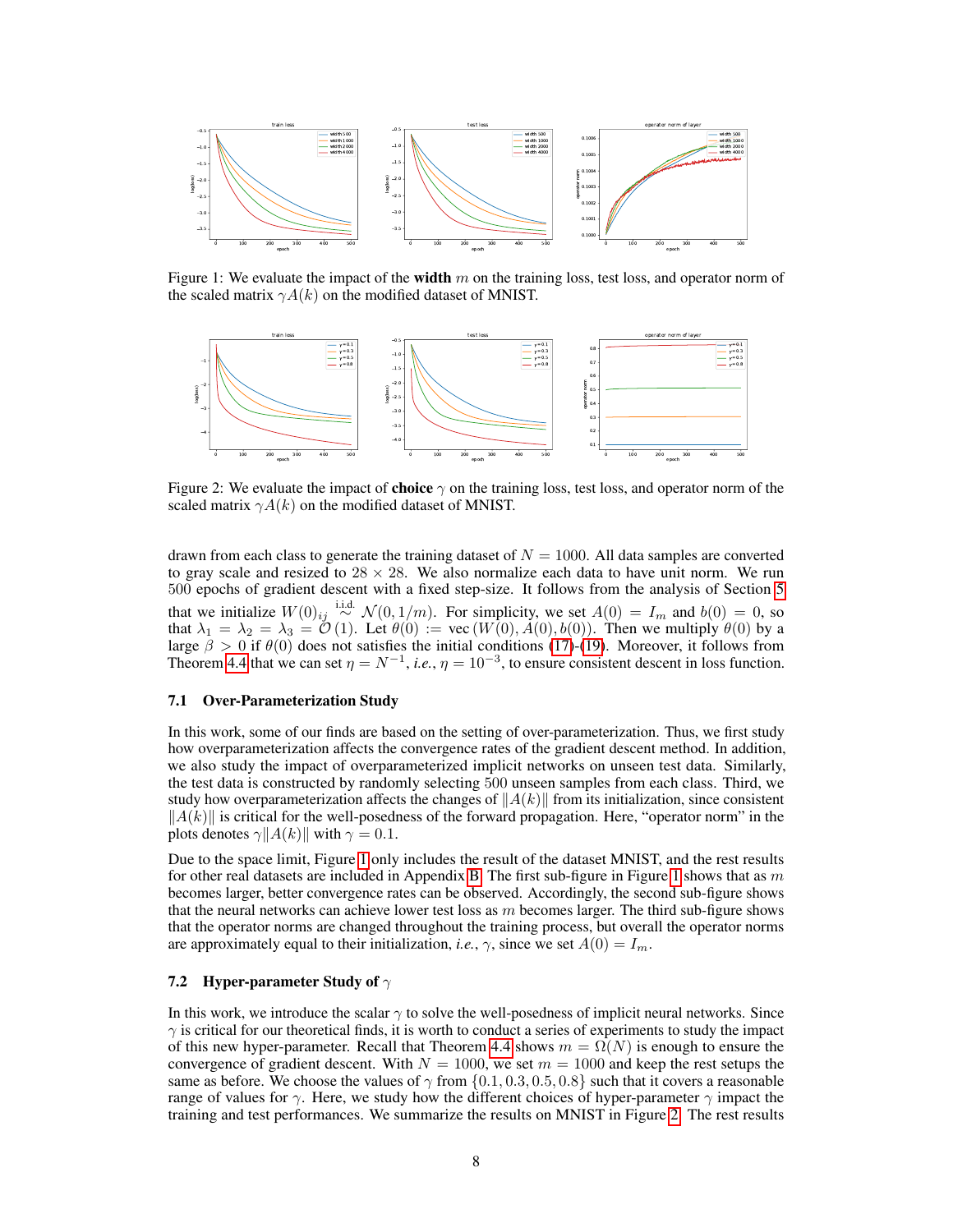

<span id="page-8-1"></span>Figure 3: We evaluate the impact of the **step size**  $\eta$  on the training loss, test loss, and operator norm of the scaled matrix  $\gamma A(k)$  on the modified dataset of FashionMNIST.

are included in Appendix [B](#page-21-0) to save the space. From Figure [2,](#page-7-1) we can see the lower training loss is obtained by using relatively larger  $\gamma$ . Accordingly, the achieved test loss is also lower when  $\gamma$ becomes larger. These observations show that  $\gamma$  has impact on training and testing performances.

On the other hand, we also test how the choice of  $\gamma$  impacts the number of iteration forward propagation needed to find the equilibrium point. We stop the forward propagation if either  $||Z^{\ell+1} - Z^{\ell}|| \leq 10^{-2}$  or reaches the max iteration of 100. Table [1](#page-8-0) contains the averaged number of forward iteration for different  $\gamma$  values to find the equilibrium point

| iteration $\pm$ |  |  |
|-----------------|--|--|

<span id="page-8-0"></span>Table 1: Impact of the **choice**  $\gamma$  on forward iteration to converge on the modified dataset of MNIST.

Z on MNIST. Although Figure [2](#page-7-1) shows the lower training and test losses can be obtained by using relatively larger  $\gamma$ , Table [1](#page-8-0) indicates larger  $\gamma$  results in more iterations needed in the forward propagation to find the equilibrium point. Moreover, as the operator norm of  $\gamma A(k)$  becomes larger as growth of epoch, forward propagation takes even more iterations to converge. This scenario is also observed in some previous works [\[7,](#page-9-11) [4,](#page-9-0) [6\]](#page-9-12). Thus, there is probably a trade-off between the convergence speed and well-posedness of implicit neural networks.

#### 7.3 Hyper-Parameter Study of Learning Rate

In general, the step size or learning rate  $\eta$  as a hyper-parameter is significant on both training and test performance. However, the choice of  $\eta$  mostly likely is based on the practical experiments. Based on some theoretical analyses,  $\eta = \mathcal{O}(L^{-1})$  is one of the widely obtained result, where L is the Lipschitz constant by assuming the gradient of neural network is Lipschitz continuous. Unfortunately, the value of L is generally unknown or relatively large [\[21\]](#page-9-8). In Section [5,](#page-4-0) we show  $\eta = \mathcal{O}(N^{-1})$  is enough to guarantee the convergence of the gradient descent, which is much larger than many previous results  $\eta = \mathcal{O}(N^{-2})$  [\[11,](#page-9-20) [10,](#page-9-6) [13\]](#page-9-14), even the implicit neural network could have infinitely many layers. Thus, we also construct a series of numerical experiments to justify the choice of step size  $\eta$ . With almost the same setup as before, we set the values for step size  $\eta$  from  $\{10^{-2}, 10^{-3}, 10^{-4}\}$ . The corresponding train losses and test losses are illustrated in Figure [3.](#page-8-1) The first sub-figure in Figure [3](#page-8-1) shows that the objective value does not consistently decrease if we choose the step size  $\eta$  larger than the suggested value in Theorem [4.4.](#page-4-2) Accordingly, the second sub-figure in Figure [3](#page-8-1) shows instability of the test loss for large step size. In addition, the operator norm of  $\gamma A(k)$  raises fast to a relatively large value, which probably causes divergence of the forward propagation. Therefore, choosing step size  $\eta$  larger than  $\tilde{N}^{-1}$  is probably causing the divergence of the forward propagation and the entire training process. This experimentally indicates the result of the step size  $\eta$  in Theorem [4.4](#page-4-2) is tight.

# 8 Conclusion

This paper studies the convergence problem of first-order methods such as gradient descent for ReLU implicit networks with infinitely many layers. Specifically, we provide sufficient conditions under which both gradient flow and gradient descent converge to a global minimum at a linear rate. Moreover, we show that these sufficient conditions can be indeed satisfied by some initialization as long as the width m is linear in the sample size  $N$ , *i.e.*,  $m = \Omega(N)$ , even when the implicit networks have infinitely many layers and are activated by ReLU. Moreover, we also show that popular random initializations satisfy sufficient conditions under a stronger condition where the width is quadratic of the sample size, *i.e.*,  $m = \Omega(N^2)$ .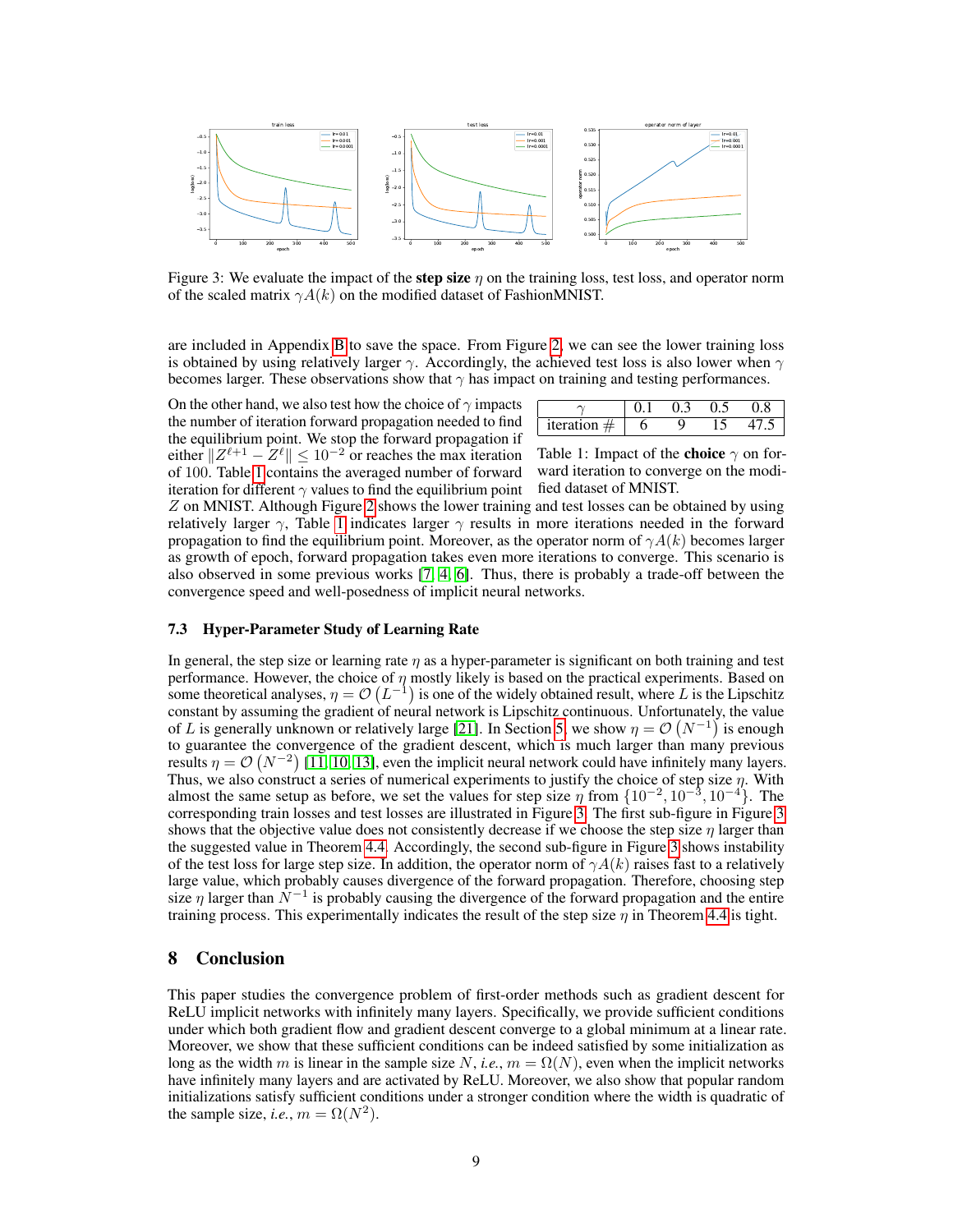## References

- <span id="page-9-7"></span>[1] Zeyuan Allen-Zhu, Yuanzhi Li, and Zhao Song. A convergence theory for deep learning via over-parameterization. In *International Conference on Machine Learning*, pages 242–252. PMLR, 2019.
- <span id="page-9-9"></span>[2] Sanjeev Arora, Simon S Du, Wei Hu, Zhiyuan Li, Ruslan Salakhutdinov, and Ruosong Wang. On exact computation with an infinitely wide neural net. *arXiv preprint arXiv:1904.11955*, 2019.
- <span id="page-9-3"></span>[3] Shaojie Bai, J Zico Kolter, and Vladlen Koltun. Trellis networks for sequence modeling. *arXiv preprint arXiv:1810.06682*, 2018.
- <span id="page-9-0"></span>[4] Shaojie Bai, J Zico Kolter, and Vladlen Koltun. Deep equilibrium models. *arXiv preprint arXiv:1909.01377*, 2019.
- <span id="page-9-5"></span>[5] Shaojie Bai, Vladlen Koltun, and J Zico Kolter. Multiscale deep equilibrium models. *arXiv preprint arXiv:2006.08656*, 2020.
- <span id="page-9-12"></span>[6] Shaojie Bai, Vladlen Koltun, and J Zico Kolter. Stabilizing equilibrium models by jacobian regularization. *arXiv preprint arXiv:2106.14342*, 2021.
- <span id="page-9-11"></span>[7] Ricky TQ Chen, Yulia Rubanova, Jesse Bettencourt, and David Duvenaud. Neural ordinary differential equations. *arXiv preprint arXiv:1806.07366*, 2018.
- <span id="page-9-1"></span>[8] Raj Dabre and Atsushi Fujita. Recurrent stacking of layers for compact neural machine translation models. In *Proceedings of the AAAI Conference on Artificial Intelligence*, volume 33, pages 6292–6299, 2019.
- <span id="page-9-2"></span>[9] Mostafa Dehghani, Stephan Gouws, Oriol Vinyals, Jakob Uszkoreit, and Łukasz Kaiser. Universal transformers. *arXiv preprint arXiv:1807.03819*, 2018.
- <span id="page-9-6"></span>[10] Simon Du, Jason Lee, Haochuan Li, Liwei Wang, and Xiyu Zhai. Gradient descent finds global minima of deep neural networks. In *International Conference on Machine Learning*, pages 1675–1685. PMLR, 2019.
- <span id="page-9-20"></span>[11] Simon S Du, Xiyu Zhai, Barnabas Poczos, and Aarti Singh. Gradient descent provably optimizes over-parameterized neural networks. *arXiv preprint arXiv:1810.02054*, 2018.
- <span id="page-9-4"></span>[12] Laurent El Ghaoui, Fangda Gu, Bertrand Travacca, Armin Askari, and Alicia Y Tsai. Implicit deep learning. *arXiv preprint arXiv:1908.06315*, 2, 2019.
- <span id="page-9-14"></span>[13] Tianxiang Gao, Hailiang Liu, Jia Liu, Hridesh Rajan, and Hongyang Gao. A global convergence theory for deep relu implicit networks via over-parameterization. *arXiv preprint arXiv:2110.05645*, 2021.
- <span id="page-9-18"></span>[14] Xavier Glorot and Yoshua Bengio. Understanding the difficulty of training deep feedforward neural networks. In *Proceedings of the thirteenth international conference on artificial intelligence and statistics*, pages 249–256. JMLR Workshop and Conference Proceedings, 2010.
- <span id="page-9-19"></span>[15] Kaiming He, Xiangyu Zhang, Shaoqing Ren, and Jian Sun. Delving deep into rectifiers: Surpassing human-level performance on imagenet classification. In *Proceedings of the IEEE international conference on computer vision*, pages 1026–1034, 2015.
- <span id="page-9-16"></span>[16] Jiaoyang Huang and Horng-Tzer Yau. Dynamics of deep neural networks and neural tangent hierarchy. In *International conference on machine learning*, pages 4542–4551. PMLR, 2020.
- <span id="page-9-15"></span>[17] Arthur Jacot, Franck Gabriel, and Clément Hongler. Neural tangent kernel: Convergence and generalization in neural networks. *arXiv preprint arXiv:1806.07572*, 2018.
- <span id="page-9-13"></span>[18] Kenji Kawaguchi. On the theory of implicit deep learning: Global convergence with implicit layers. *arXiv preprint arXiv:2102.07346*, 2021.
- <span id="page-9-17"></span>[19] Yann A LeCun, Léon Bottou, Genevieve B Orr, and Klaus-Robert Müller. Efficient backprop. In *Neural networks: Tricks of the trade*, pages 9–48. Springer, 2012.
- <span id="page-9-10"></span>[20] Quynh Nguyen. On the proof of global convergence of gradient descent for deep relu networks with linear widths. *arXiv preprint arXiv:2101.09612*, 2021.
- <span id="page-9-8"></span>[21] Quynh Nguyen and Marco Mondelli. Global convergence of deep networks with one wide layer followed by pyramidal topology. *arXiv preprint arXiv:2002.07867*, 2020.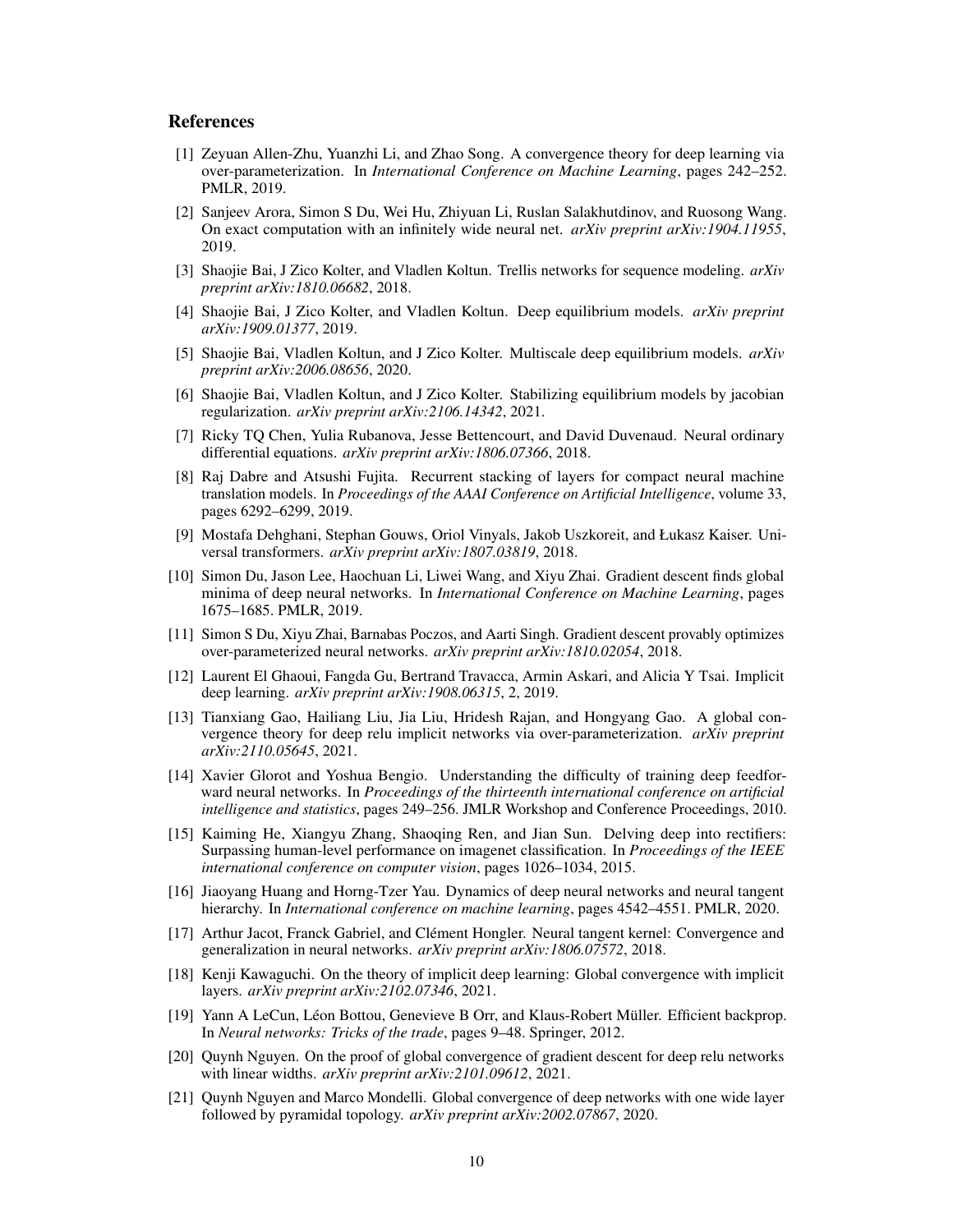- <span id="page-10-4"></span>[22] Quynh Nguyen, Marco Mondelli, and Guido F Montufar. Tight bounds on the smallest eigenvalue of the neural tangent kernel for deep relu networks. In *International Conference on Machine Learning*, pages 8119–8129. PMLR, 2021.
- <span id="page-10-1"></span>[23] Samet Oymak and Mahdi Soltanolkotabi. Toward moderate overparameterization: Global convergence guarantees for training shallow neural networks. *IEEE Journal on Selected Areas in Information Theory*, 1(1):84–105, 2020.
- <span id="page-10-5"></span>[24] Roman Vershynin. *High-dimensional probability: An introduction with applications in data science*, volume 47. Cambridge university press, 2018.
- <span id="page-10-2"></span>[25] Ezra Winston and J Zico Kolter. Monotone operator equilibrium networks. *Advances in neural information processing systems*, 33:10718–10728, 2020.
- <span id="page-10-3"></span>[26] Chiyuan Zhang, Samy Bengio, Moritz Hardt, Benjamin Recht, and Oriol Vinyals. Understanding deep learning (still) requires rethinking generalization. *Communications of the ACM*, 64(3):107– 115, 2021.
- <span id="page-10-0"></span>[27] Difan Zou, Yuan Cao, Dongruo Zhou, and Quanquan Gu. Gradient descent optimizes overparameterized deep relu networks. *Machine Learning*, 109(3):467–492, 2020.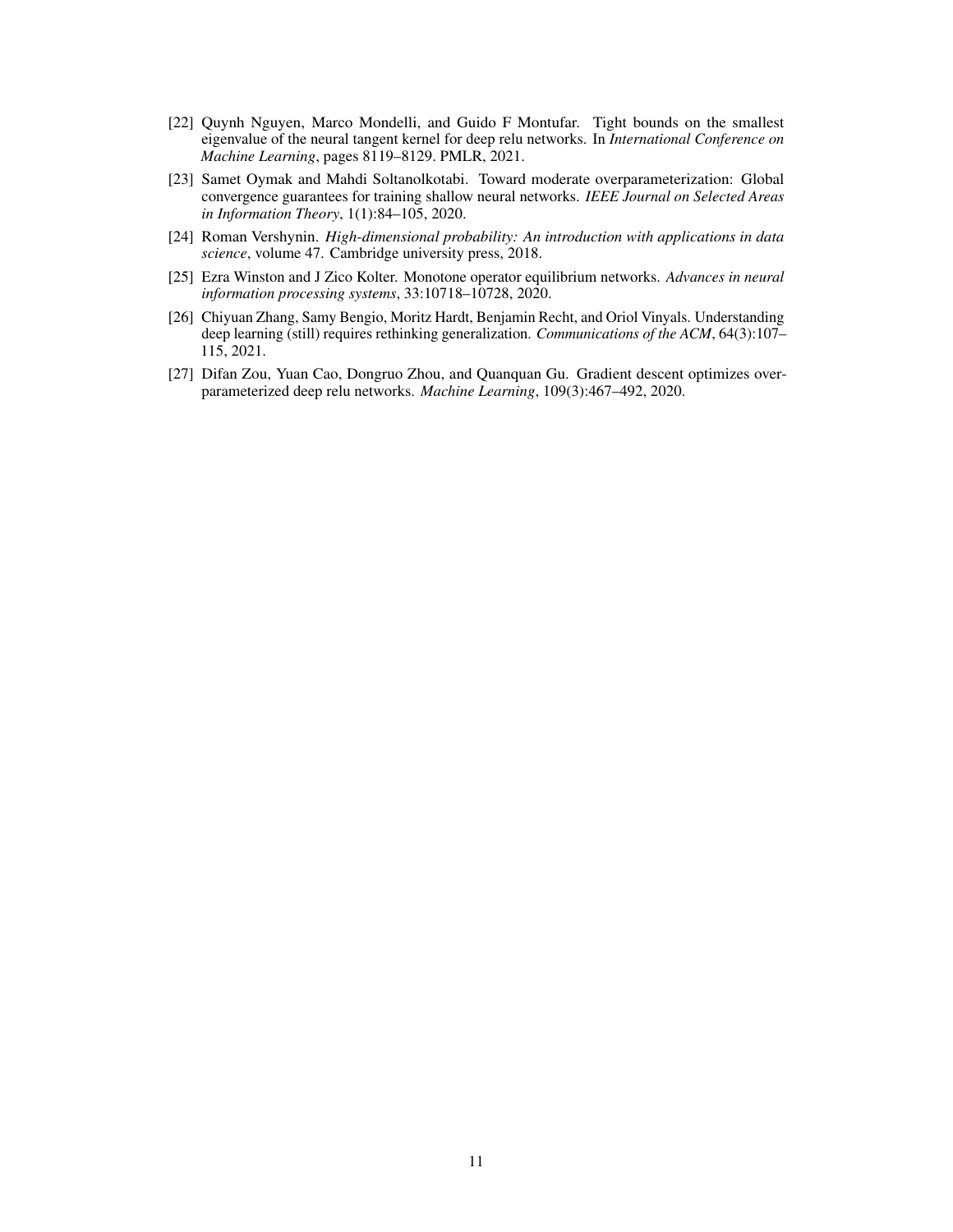# A Appendix

## <span id="page-11-0"></span>A.1 Proof of Lemma [3.1](#page-2-1)

For each  $\ell$ , we have

$$
||Z^{\ell+1} - Z^{\ell}||_F = ||\sigma(\gamma Z^{\ell} A + \Phi) - \sigma(\gamma Z^{\ell-1} A + \Phi)||_F
$$
  
\n
$$
\leq \gamma ||Z^{\ell} A - Z^{\ell-1} A||_F \text{ by the Lipschitz continuity of } \sigma
$$
  
\n
$$
\leq \gamma ||A|| ||Z^{\ell} - Z^{\ell-1}||_F
$$
  
\n
$$
< \gamma_0 ||Z^{\ell} - Z^{\ell-1}||_F.
$$

Repeating the above argument  $\ell$  times yields

$$
\left\|Z^{\ell+1} - Z^{\ell}\right\|_{F} \leq \gamma_0^{\ell} \|Z^1 - Z^0\|_{F} = \gamma_0^{\ell} \|Z^1\|_{F} = \gamma_0^{\ell} \|\Phi\|_{F},
$$

where the second last equality is due to  $Z^0 = 0$ . Therefore, for all p, q with  $p \leq q$ , we have

$$
||Z^{p} - Z^{q}||_{F} \le ||Z^{p} - Z^{p+1}||_{F} + \dots + ||Z^{q-1} - Z^{q}||_{F}
$$
  
\n
$$
\le \gamma_{0}^{p} ||\Phi||_{F} + \dots + \gamma_{0}^{q-1} ||\Phi||_{F}
$$
  
\n
$$
\le \gamma_{0}^{p} ||\Phi||_{F} (1 + \gamma_{0} + \gamma_{0}^{2} + \dots)
$$
  
\n
$$
= \frac{\gamma_{0}^{p}}{1 - \gamma_{0}} ||\Phi||.
$$

Let  $p, q \to \infty$ , then  $||Z^p - Z^q||_F \to 0$ . Thus,  $\{Z^{\ell}\}_{\ell=0}^{\infty}$  is a Cauchy sequence in  $\mathbb{R}^{N \times m}$ . By the completeness of  $\mathbb{R}^{N \times m}$ ,  $\{Z^{\ell}\}_{\ell=0}^{\infty}$  converges to the unique limit Z, which is the equilibrium point. Now, let  $p = 0$  and  $q = \ell$ , then we have

$$
||Z^{\ell}||_F\leq \frac{1}{1-\gamma_0}\left\|\Phi\right\|_F.
$$

Moreover, let  $\ell \to \infty$ , we obtain  $||Z||_F \leq \frac{1}{1-\gamma_0} ||\Phi||_F$ .

#### <span id="page-11-1"></span>A.2 Proof of Lemma [3.2](#page-2-2)

Since the equilibrium point  $Z$  is the root of the function  $f$  defined by

$$
f(Z, A, W) := Z - \sigma(\gamma Z A + \Phi),
$$

then the differential of  $f$  is given by

$$
df = dZ - d\sigma(\gamma ZA + \Phi)
$$
  
= dZ - \sigma'(U) \odot d(\gamma ZA + \Phi)  
= dZ - \sigma'(U) \odot \gamma(dZ)A - \sigma'(U) \odot \gamma ZdA - \sigma'(U) \odot d\Phi,

where  $U := \gamma Z A + \Phi$ .

Taking vectorization on both sides yields

\n
$$
\text{vec}(df) = \text{vec}(dZ - \sigma'(U) \odot \gamma(dZ)A - \sigma'(U) \odot \gamma ZdA - \sigma'(U) \odot d\Phi)
$$
\n

\n\n $= \text{vec}(dZ) - \gamma D \text{vec}(dZA) - \gamma D \text{vec}(ZdA) - D \text{vec}(d\Phi)$ \n

\n\n $= \text{vec}(dZ) - \gamma D (A^T \otimes I_N) \text{vec}(dZ) - \gamma D (I_m \otimes Z) \text{vec}(dA) - D \text{vec}(d\Phi),$ \n

where  $D := \text{diag}[\text{vec}(\sigma'(U))]$ . Thus, we obtain

$$
\frac{\partial f}{\partial Z} = [I_{Nm} - \gamma D(A^T \otimes I_N)]^T
$$

$$
\frac{\partial f}{\partial A} = -\gamma [D(I_m \otimes Z)]^T
$$

$$
\frac{\partial f}{\partial \Phi} = -D^T.
$$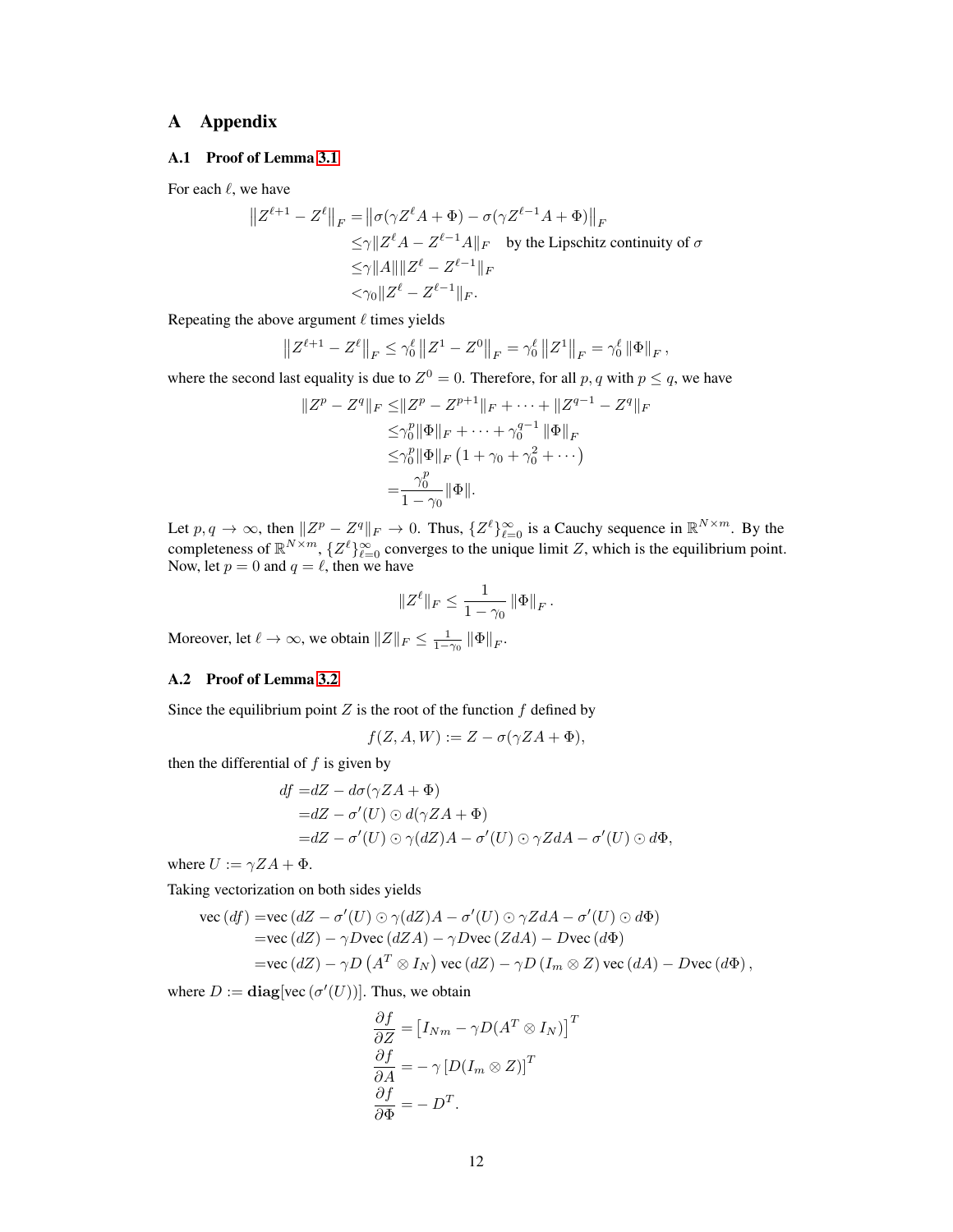By reverse triangle inequality, we have

$$
||I_{Nm} - \gamma D(A^T \otimes I_N)|| \ge 1 - \gamma ||D(A^T \otimes I_N)|| \ge 1 - \gamma ||A|| > 1 - \gamma_0 > 0,
$$
 (29)

where we use  $||A|| \leq M$  and  $\gamma_0 = \gamma M < 1$ . Hence, the matrix  $Q := [I_{Nm} - \gamma D(A^T \otimes I_N)]$  is invertible.

Since the fixed point Z is the root of f and the matrix Q is invertible, by using the *implicit function theorem*, we have

$$
\frac{\partial Z}{\partial A} \frac{\partial f}{\partial Z} + \frac{\partial f}{\partial A} = 0,
$$

which implies

$$
\frac{\partial Z}{\partial A} = -\left(\frac{\partial f}{\partial A}\right) \left(\frac{\partial f}{\partial Z}\right)^{-1} = \gamma \left[D(I_m \otimes Z)\right]^T Q^{-T}.
$$

Similarly, we have

$$
\frac{\partial Z}{\partial \Phi} = -\left(\frac{\partial f}{\partial \Phi}\right) \left(\frac{\partial f}{\partial Z}\right)^{-1} = D^T Q^{-T}.
$$

Moreover, the definition of  $\Phi$  implies that

$$
d\Phi = d\sigma(XW) = \sigma'(XW) \odot XdW.
$$

Taking vectorization on both sides yields

$$
\text{vec}(d\Phi) = E \text{vec}(X dW) = E(I_m \otimes X) \text{vec}(dW).
$$

where  $E := diag[vec(\sigma'(XW))]$ . Therefore, we have

$$
\frac{\partial \Phi}{\partial W} = \left[ E \left( I_m \otimes X \right) \right]^T.
$$

By using the chain rule, we have

$$
\frac{\partial Z}{\partial W} = \left(\frac{\partial \Phi}{\partial W}\right) \left(\frac{\partial Z}{\partial \Phi}\right) = \left[DE\left(I_m \otimes X\right)\right]^T Q^{-T}.
$$

Next, we have  $\hat{y} = Zb$ , so that

$$
d\hat{y} = dZb = (dZ)b + Zdb.
$$

Taking vectorization on both sides yields

$$
\text{vec}\,(d\hat{y}) = (b^T \otimes I_N)\,\text{vec}\,(dZ) + Z\text{vec}\,(db)\,,
$$

so that we have

$$
\frac{\partial \hat{y}}{\partial Z} = (b^T \otimes I_N)^T \tag{30}
$$

$$
\frac{\partial \hat{y}}{\partial b} = Z^T. \tag{31}
$$

By using the chain rule, we obtain

$$
\frac{\partial \hat{y}}{\partial A} = \frac{\partial Z}{\partial A} \frac{\partial \hat{y}}{\partial Z} = \gamma \left[ D(I_m \otimes Z) \right]^T Q^{-T} \left( b^T \otimes I_N \right)^T \tag{32}
$$

$$
\frac{\partial \hat{y}}{\partial W} = \frac{\partial Z}{\partial W} \frac{\partial \hat{y}}{\partial Z} = \left[ DE \left( I_m \otimes X \right) \right]^T Q^{-T} \left( b^T \otimes I_N \right)^T.
$$
\n(33)

Note that

$$
dL = (\hat{y} - y)^T d\hat{y}
$$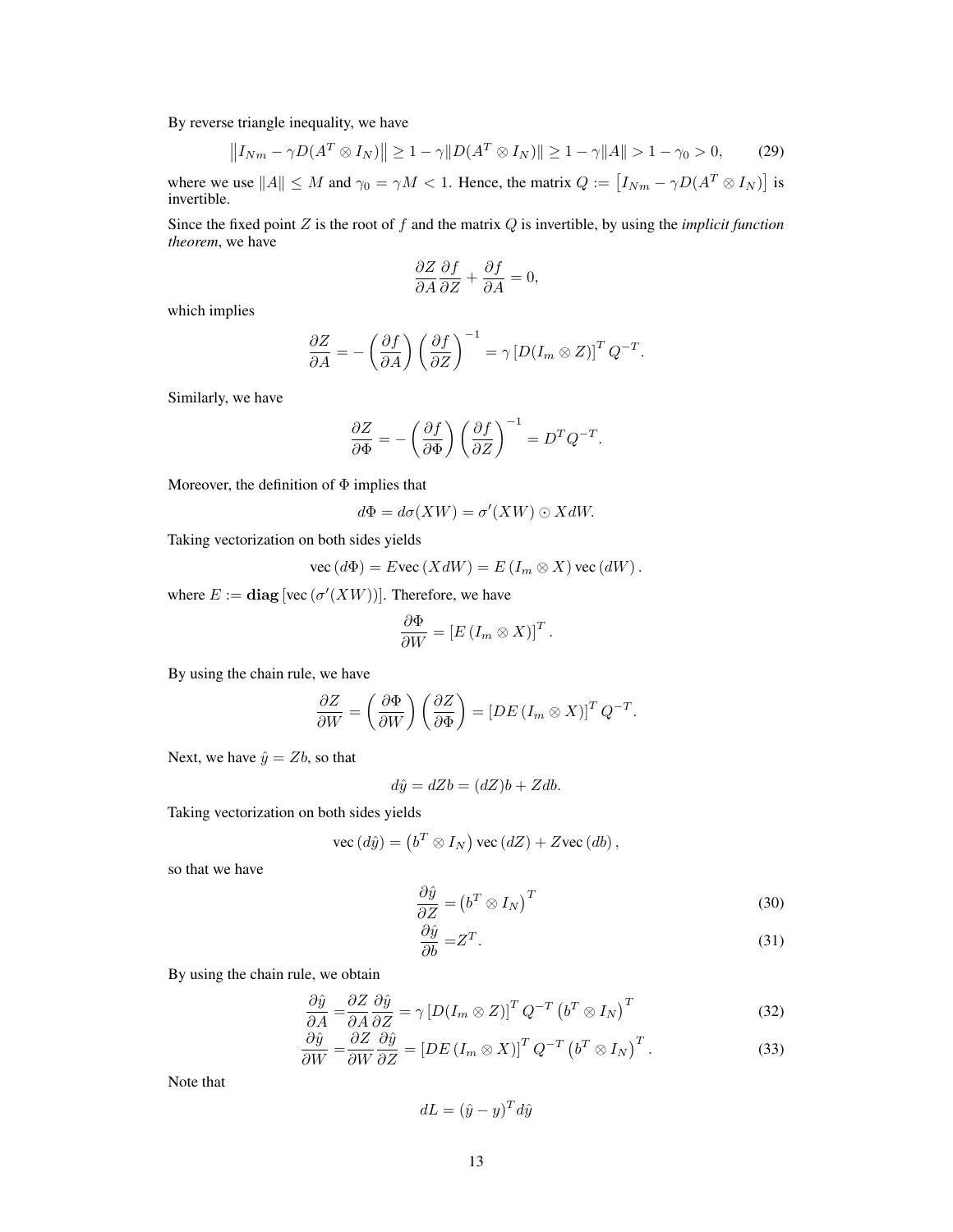so that

$$
\frac{\partial L}{\partial \hat{y}} = \hat{y} - y.
$$

Therefore, the partial derivative of  $L$  with respect to  $W$ ,  $A$ , and  $b$  are given by

$$
\frac{\partial L}{\partial W} = \frac{\partial \hat{y}}{\partial W} \frac{\partial L}{\partial \hat{y}} = \left[ DE \left( I_m \otimes X \right) \right]^T Q^{-T} \left( b^T \otimes I_N \right)^T (\hat{y} - y)
$$

$$
\frac{\partial L}{\partial A} = \frac{\partial \hat{y}}{\partial A} \frac{\partial L}{\partial \hat{y}} = \gamma \left[ D \left( I_m \otimes Z \right) \right]^T Q^{-T} \left( b^T \otimes I_N \right)^T (\hat{y} - y)
$$

$$
\frac{\partial L}{\partial b} = \frac{\partial \hat{y}}{\partial b} \frac{\partial L}{\partial \hat{y}} = Z^T (\hat{y} - y).
$$

### <span id="page-13-0"></span>A.3 Proof of Lemma [4.1](#page-3-3)

The gradient flows are given by

$$
\frac{d\text{vec}(W)}{dt} = -\frac{\partial L}{\partial W}, \quad \frac{d\text{vec}(A)}{dt} = -\frac{\partial L}{\partial A}, \quad \frac{db}{dt} = -\frac{\partial L}{\partial b}.
$$

By using the chain rule, we obtain the dynamics system of the equilibrium point as follows

$$
\frac{d\text{vec}(Z)}{dt} = \left(\frac{\partial Z}{\partial A}\right)^T \left(\frac{d\text{vec}(A)}{dt}\right) + \left(\frac{\partial Z}{\partial W}\right)^T \left(\frac{d\text{vec}(W)}{dt}\right)
$$

$$
= -\left(\frac{\partial Z}{\partial A}\right)^T \left(\frac{\partial L}{\partial A}\right) - \left(\frac{\partial Z}{\partial W}\right)^T \left(\frac{\partial L}{\partial W}\right)
$$

$$
= -\left[\left(\frac{\partial Z}{\partial A}\right)^T \left(\frac{\partial Z}{\partial A}\right) + \left(\frac{\partial Z}{\partial W}\right)^T \left(\frac{\partial Z}{\partial W}\right)\right] \left(\frac{\partial \hat{y}}{\partial Z}\right) \left(\frac{\partial L}{\partial \hat{y}}\right).
$$

Accordingly, the dynamics of the prediction  $\hat{y}$  is given by

$$
\frac{d\hat{y}}{dt} = \left(\frac{\partial \hat{y}}{\partial b}\right)^T \left(\frac{db}{dt}\right) + \left(\frac{\partial \hat{y}}{\partial z}\right)^T \left(\frac{d\text{vec}(Z)}{dt}\right)
$$
  
\n
$$
= -\left\{\left(\frac{\partial \hat{y}}{\partial b}\right)^T \left(\frac{\partial \hat{y}}{\partial b}\right) + \left(\frac{\partial \hat{y}}{\partial A}\right)^T \left(\frac{\partial \hat{y}}{\partial A}\right) + \left(\frac{\partial \hat{y}}{\partial W}\right)^T \left(\frac{\partial \hat{y}}{\partial W}\right)\right\} \left(\frac{\partial L}{\partial \hat{y}}\right)
$$
  
\n
$$
\triangleq - H(t)(\hat{y}(t) - y),
$$

where

$$
\begin{aligned}\n&\left(\frac{\partial \hat{y}}{\partial b}\right)^{T} \left(\frac{\partial \hat{y}}{\partial b}\right) = Z(t)Z(t)^{T} \\
&\left(\frac{\partial \hat{y}}{\partial A}\right)^{T} \left(\frac{\partial \hat{y}}{\partial A}\right) = \gamma^{2} \left\{ \left[D(I_{m} \otimes Z)\right]^{T} Q^{-T} \left(b^{T} \otimes I_{N}\right)^{T} \right\}^{T} \left\{ \left[D(I_{m} \otimes Z)\right]^{T} Q^{-T} \left(b^{T} \otimes I_{N}\right)^{T} \right\} \\
&\left(\frac{\partial \hat{y}}{\partial W}\right)^{T} \left(\frac{\partial \hat{y}}{\partial W}\right) = \left\{ \left[DE\left(I_{m} \otimes X\right)\right]^{T} Q^{-T} \left(b^{T} \otimes I_{N}\right)^{T} \right\}^{T} \left\{ \left[DE\left(I_{m} \otimes X\right)\right]^{T} Q^{-T} \left(b^{T} \otimes I_{N}\right)^{T} \right\}.\n\end{aligned}
$$

# <span id="page-13-1"></span>A.4 Proof of Theorem [4.2](#page-3-0)

*Proof.* We make the inductive hypothesis as follows for all  $0 \le s \le t$ 

- (i)  $||W(s)|| \leq \lambda_1, ||A(s)|| \leq \lambda_2, ||b(s)|| \leq \lambda_3,$
- (ii)  $\sigma_{\min}(Z(s)) \ge \alpha_0/2$ ,
- (iii)  $\|\hat{y}(s) y\|^2 \le \exp\{- (\alpha_0^2/2)s\} \|\hat{y}(0) y\|^2.$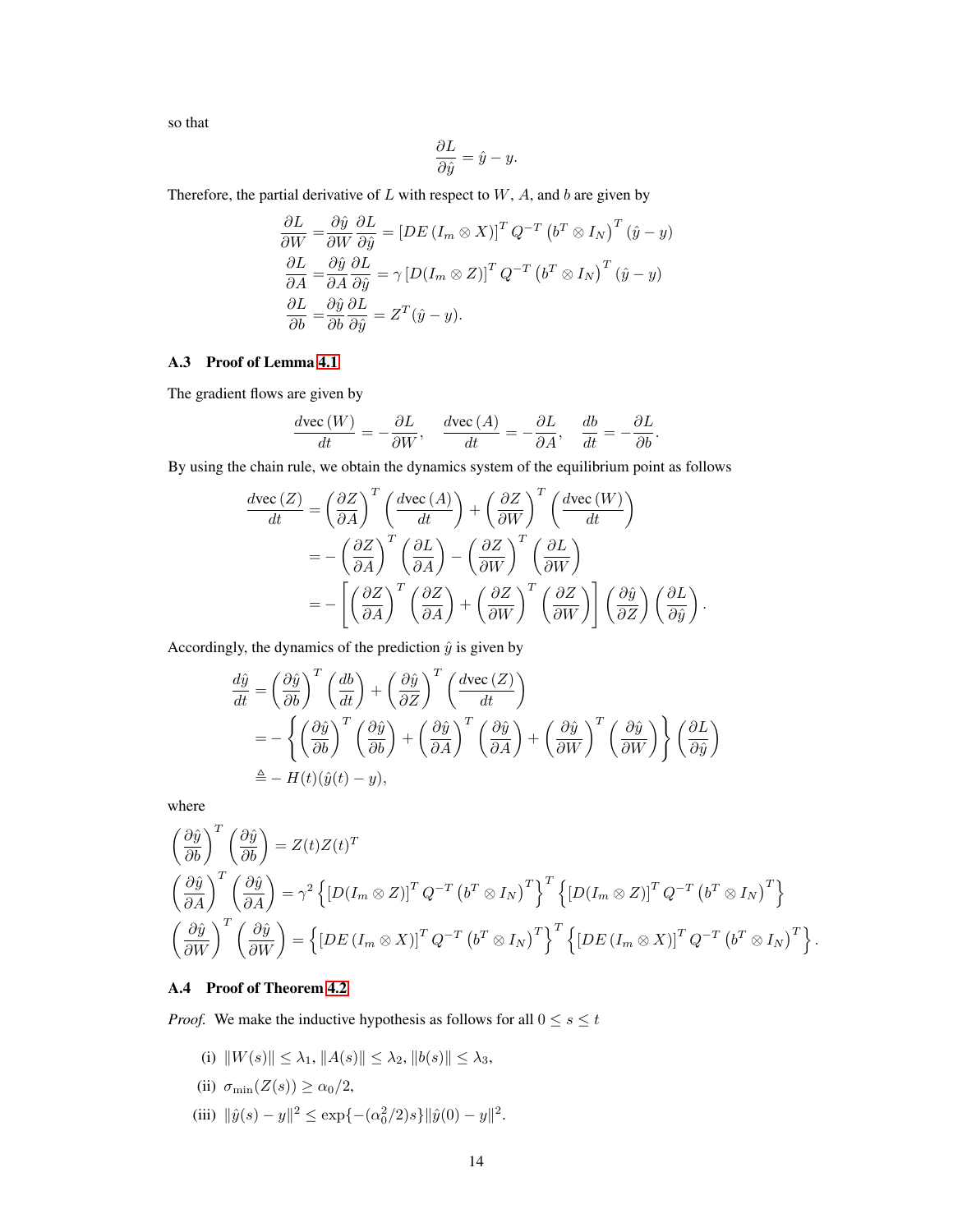For any  $0 \leq s \leq t$ , we have

$$
\|\Phi(s)\|_{F} = \|\sigma(XW(s))\|_{F} \le \|XW(s)\|_{F} \le \|X\|_{F}\|W(s)\| \le \lambda_{1}\|X\|_{F},\tag{34}
$$

where the last inequality follows from the inductive hypothesis (i). Then Lemma [3.1](#page-2-1) implies that

$$
||Z(s)||_F \le \frac{1}{1-\gamma_0} ||\Phi(s)||_F \le \frac{\lambda_1}{1-\gamma_0} ||X||_F.
$$
 (35)

Then we can bound the partial derivative of  $L$  with respect to  $b$  as follows

$$
\|(\partial L/\partial b)(s)\| = \|Z(s)^T(\hat{y}(s) - y)\|
$$
  
\n
$$
\le \|Z(s)\| \|\hat{y}(s) - y\|
$$
  
\n
$$
\le \frac{\lambda_1}{1 - \gamma_0} \|X\|_F \|\hat{y}(s) - y\|, \quad \text{by Eq.(35)}
$$
 (36)

<span id="page-14-0"></span>
$$
\leq \frac{\lambda_1}{1 - \gamma_0} \|X\|_F \exp\left\{ - (\alpha_0^2/4)s \right\} \|\hat{y}(0) - y\|,\tag{37}
$$

where the last inequality is due to the inductive hypothesis (iii). Then we can bound the difference between  $b(t)$  and  $\overline{b}(0)$  as follows

$$
||b(t) - b(0)|| \le \int_0^t ||(\partial L/\partial b)(s)||ds \le \frac{4\lambda_1}{\alpha_0^2(1-\gamma_0)} ||X||_F ||\hat{y}(0) - y|| \le C_3,
$$

where the last inequality follows from the initial assumptions [\(14\)](#page-3-1)-[\(15\)](#page-3-2). By Weyl's inequality, we obtain

$$
||b(t)|| \le ||b(t) - b(0)|| + ||b(0)|| \le \lambda_3.
$$

With the similar argument, we can bound the partial derivative of  $L$  with respect to  $W$ 

$$
\|(\partial L/\partial W)(s)\| = \left\| [D(s)E(s) (I_m \otimes X)]^T Q(s)^{-T} (b(s)^T \otimes I_N)^T (\hat{y}(s) - y) \right\|
$$
  
\n
$$
\leq \|D(s)\| \|E(s)\| \|X\| \|Q(s)^{-1}\| \|b(s)\| \|\hat{y}(s) - y\|
$$
  
\n
$$
\leq \|X\|_F \cdot \frac{1}{1 - \gamma_0} \cdot \lambda_3 \cdot \|\hat{y}(s) - y\|
$$
  
\n
$$
\leq \frac{\lambda_3}{1 - \gamma_0} \|X\|_F \exp \left\{ -(\alpha_0^2/4)s \right\} \|\hat{y}(0) - y\|,
$$

and the difference between  $W(t)$  and  $W(0)$ 

$$
||W(t) - W(0)|| \le ||W(t) - W(0)||_F \le \int_0^t ||(\partial L/\partial W)(s)|| ds \le \frac{4\lambda_3}{\alpha_0^2(1-\gamma_0)} ||X||_F ||\hat{y}(0) - y|| \le C_1,
$$

which further implies

$$
||W(t)|| \le ||W(t) - W(0)|| + ||W(0)|| \le \lambda_1.
$$

Similarly, we can bound the partial derivative of  $L$  with respect to  $A$  as follows

$$
\begin{split}\n\|(\partial L/\partial A)(s)\| &= \left\|\gamma \left[D(s)(I_m \otimes Z(s))\right]^T Q(s)^{-T} \left(b(s)^T \otimes I_N\right)^T (\hat{y}(s) - y)\right\| \\
&\leq & \gamma \|D(s)\| \|Z(s)\| \|Q(s)^{-1}\| \|b(s)\| \|\hat{y}(s) - y\| \\
&\leq & \gamma \cdot \frac{\lambda_1}{1 - \gamma_0} \|X\|_F \cdot \frac{1}{1 - \gamma_0} \cdot \lambda_3 \cdot \|\hat{y}(s) - y\|, \quad \text{By (35) and inductive hypothesis (iii)} \\
&= & \frac{\gamma_0}{(1 - \gamma_0)^2} \cdot \frac{\lambda_1 \lambda_3}{\lambda_2} \cdot \|X\|_F \cdot \|\hat{y}(s) - y\|, \quad \text{By } \gamma_0 = \gamma \lambda_2 \\
&\leq & \frac{\gamma_0}{(1 - \gamma_0)^2} \frac{\lambda_1 \lambda_3}{\lambda_2} \|X\|_F \exp\left\{-(\alpha_0^2/4)s\right\} \|\hat{y}(0) - y\|,\n\end{split}
$$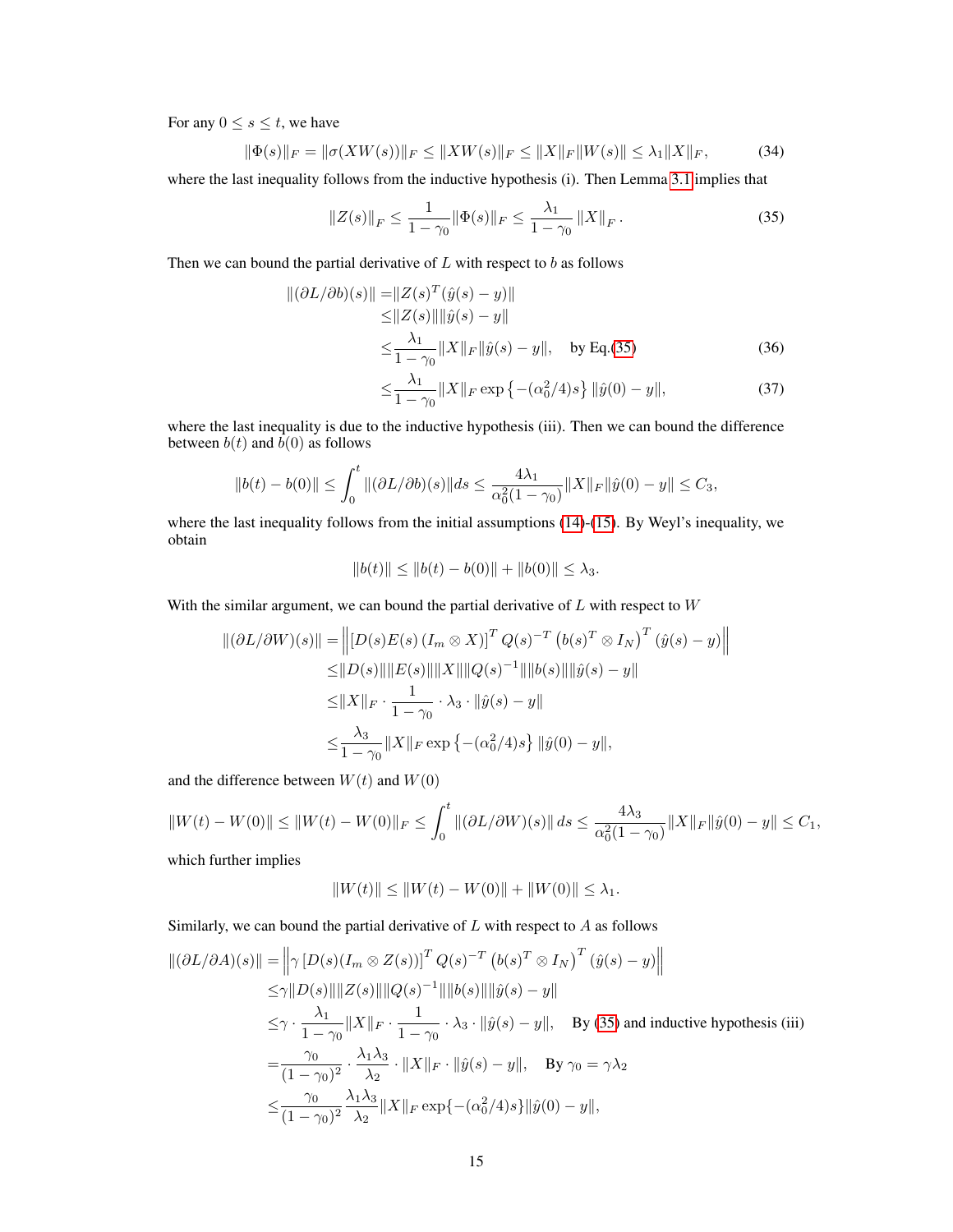and the difference between  $A(t)$  and  $A(0)$  as follows

$$
||A(t) - A(0)|| \le ||A(t) - A(0)||_F
$$
  
\n
$$
\le \int_0^t ||(\partial L/\partial A)(s)|| ds
$$
  
\n
$$
\le \frac{4\gamma_0}{\alpha_0^2 (1 - \gamma_0)^2} \frac{\lambda_1 \lambda_3}{\lambda_2} ||X||_F ||\hat{y}(0) - y||
$$
  
\n
$$
\le C_2.
$$

Therefore, we obtain

$$
||A(t)|| \le ||A(t) - A(0)|| + ||A(0)|| \le \lambda_2.
$$

It follows from the inductive hypothesis and analysis above that  $||A(s)|| \leq \lambda_2$  for all  $0 \leq s \leq t$ . Since  $\gamma_0 = \lambda_2 \gamma < 1$ , it follows from Lemma [3.1](#page-2-1) that the unique equilibrium point  $Z(s)$  always exists for all  $0 \le s \le t$ . Then we can derive the dynamics of the equilibrium point as follows

$$
\frac{d\text{vec}(Z)}{dt} = \left(\frac{\partial Z}{\partial A}\right)^T \left(\frac{d\text{vec}(A)}{dt}\right) + \left(\frac{\partial Z}{\partial W}\right)^T \left(\frac{d\text{vec}(W)}{dt}\right)
$$

$$
= \left(\frac{\partial Z}{\partial A}\right)^T \left(-\frac{\partial L}{\partial A}\right) + \left(\frac{\partial Z}{\partial W}\right)^T \left(-\frac{\partial L}{\partial W}\right)
$$

$$
= -\left[\left(\frac{\partial Z}{\partial A}\right)^T \left(\frac{\partial Z}{\partial A}\right) + \left(\frac{\partial Z}{\partial W}\right)^T \left(\frac{\partial Z}{\partial W}\right)\right] \left(\frac{\partial \hat{y}}{\partial Z}\right) \left(\frac{\partial L}{\partial \hat{y}}\right),
$$

Note that for each  $0 \le s \le t$ , we have

$$
\| (\partial Z/\partial A)(s) \| = \left\| \gamma \left[ D(s)(I_m \otimes Z(s)) \right]^T Q(s)^{-T} \right\|
$$
  

$$
\leq \gamma \cdot \frac{\lambda_1}{(1 - \gamma_0)} \cdot \|X\|_F \cdot \frac{1}{(1 - \gamma_0)}
$$
  

$$
= \frac{\gamma_0}{(1 - \gamma_0)^2} \frac{\lambda_1}{\lambda_2} \|X\|_F,
$$

and

$$
\| (\partial Z / \partial W)(s) \| = \left\| [D(s)E(s) (I_m \otimes X)]^T Q(s)^{-T} \right\|
$$
  
\n
$$
\leq \|X\|_F \|Q(s)^{-1}\|
$$
  
\n
$$
\leq \frac{1}{(1 - \gamma_0)} \|X\|_F
$$

and

$$
\left\| \left( \frac{\partial \hat{y}}{\partial Z} \right) \left( \frac{\partial L}{\partial \hat{y}} \right) \right\| \leq \|b(s)\| \left\| \hat{y}(s) - y \right\| \leq \lambda_3 \exp \left\{ - (\alpha_0^2/4)s \right\} \|\hat{y}(0) - y\|.
$$

Therefore, we obtain

$$
\left\| \frac{d\text{vec}(Z)}{ds} \right\| \leq \left( \| (\partial Z/\partial A)(s) \|^2 + \| (\partial Z/\partial W)(s) \|^2 \right) \left\| \left( \frac{\partial \hat{y}}{\partial Z} \right) \left( \frac{\partial L}{\partial \hat{y}} \right) \right\|
$$
  

$$
\leq \left[ \frac{\gamma_0^2}{(1 - \gamma_0)^2} \frac{\lambda_1^2}{\lambda_2^2} + 1 \right] \frac{\lambda_3}{(1 - \gamma_0)^2} \|X\|_F^2 \exp \left\{ - (\alpha_0^2/4)s \right\} \|\hat{y}(0) - y\|,
$$

and

$$
||Z(t) - Z(0)|| \le ||Z(t) - Z(0)||_F \le \int_0^t \left\| \frac{d\text{vec}(Z)}{ds} \right\| ds
$$
  
\n
$$
\le \left[ \frac{\gamma_0^2}{(1 - \gamma_0)^2} \frac{\lambda_1^2}{\lambda_2^2} + 1 \right] \frac{4\lambda_3}{\alpha_0^2 (1 - \gamma_0)^2} ||X||^2 ||\hat{y}(0) - y||
$$
  
\n
$$
\le \alpha_0/2,
$$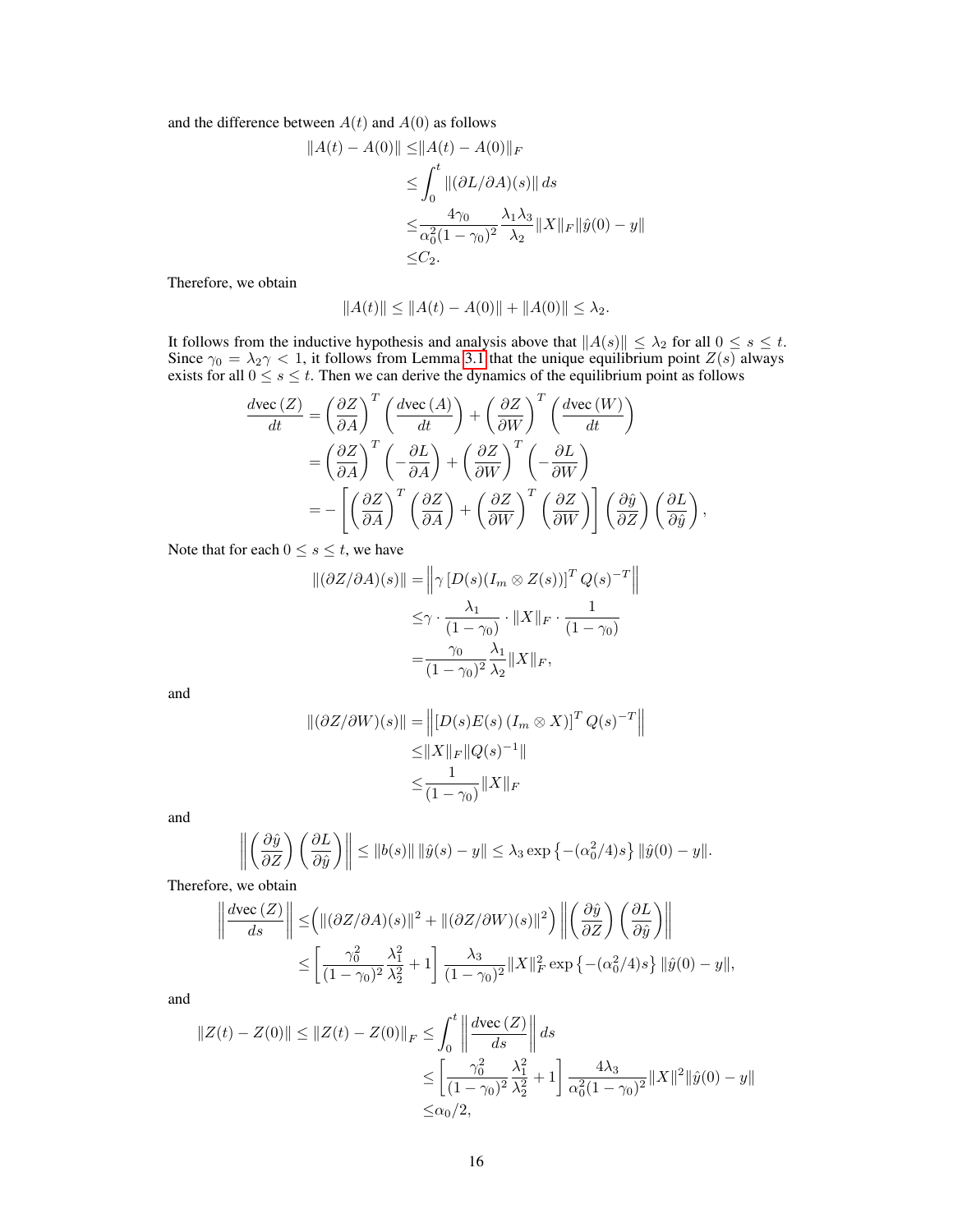where the last inequality follows from the initial assumption.

Since  $\sigma_{\min}Z(0) = \alpha_0$ , Weyl's inequality implies that

$$
\sigma_{\min} \{ Z(t) \} \ge \sigma_{\min} \{ Z(0) \} - \| Z(0) - Z(t) \| \ge \alpha_0 / 2.
$$

As a result, we have

$$
\lambda_{\min} \left\{ H(t) \right\} \ge \lambda_{\min} \left\{ Z(t)Z(t)^T \right\} = \sigma_{\min} \left\{ Z(t) \right\}^2 \ge \alpha_0^2/4,
$$

and so that

$$
\frac{d}{dt}L(\theta(t)) = \frac{d}{dt} \left( \frac{1}{2} ||\hat{y}(t) - y||^2 \right) \n= - (\hat{y}(t) - y)^T \frac{d\hat{y}(t)}{dt} \n= - (\hat{y}(t) - y)^T H(t)(\hat{y}(t) - y) \n\le - (\alpha_0^2/4) ||\hat{y}(t) - y||^2 \n= - (\alpha_0^2/2)L(\theta(t)).
$$

Solving the above ordinary differential equation yields

$$
L(\theta(t)) \le \exp\left\{-\left(\alpha_0^2/2\right)t\right\} L(\theta(0)).
$$

This completes the proof.

#### <span id="page-16-0"></span>A.5 Proof of Lemma [4.3](#page-4-1)

Since  $||A_a|| < \gamma^{-1}$  and  $||A_b|| < \gamma^{-1}$ , Lemma [3.1](#page-2-1) implies the corresponding equilibrium points  $Z_a$ and  $Z_b$  are uniquely determined. Note that  $Z_i = \lim_{\ell \to \infty} Z_i^{\ell}$  for  $i \in \{a, b\}$ . Then for any  $\ell \ge 1$ , we have

$$
\begin{split} \|Z_{a}^{\ell+1}-Z_{b}^{\ell+1}\|_{F}=&\|\sigma(\gamma Z_{a}^{\ell}A_{a}+\Phi_{a})-\sigma(\gamma Z_{b}^{\ell}A_{b}+\Phi_{b})\|_{F}\\ \leq&\|\gamma Z_{a}^{\ell}A_{a}+\Phi_{a}-\gamma Z_{b}^{\ell}A_{b}-\Phi_{b}\|_{F}\\ \leq&\gamma\|Z_{a}^{\ell}A_{a}-Z_{a}^{\ell}A_{b}\|_{F}+\gamma\|Z_{a}^{\ell}A_{b}-Z_{b}^{\ell}A_{b}\|_{F}+\|\Phi_{a}-\Phi_{b}\|_{F}\\ \leq&\gamma\|Z_{a}^{\ell}\|\|A_{a}-A_{b}\|_{F}+\gamma\|Z_{a}^{\ell}-Z_{b}^{\ell}\|_{F}\|A_{b}\|+\|\Phi_{a}-\Phi_{b}\|_{F}. \end{split}
$$

In the rest of the proof, we will bound each term above. Lemma [3.1](#page-2-1) implies that

$$
\gamma \|Z_a^{\ell}\| \|A_a - A_b\|_F \leq \gamma \cdot \frac{1}{1 - \gamma_0} \|\Phi_a\|_F \cdot \|A_a - A_b\| \leq \frac{\gamma_0}{1 - \gamma_0} \frac{\lambda_1}{\lambda_2} \|X\|_F \|A_a - A_b\|.
$$

Since  $||A_b|| \leq \lambda_2$ , the second term has the following inequality

$$
\gamma \|Z_a^{\ell} - Z_b^{\ell}\| \|A_b\|_F \leq \gamma_0 \|Z_a^{\ell} - Z_b^{\ell}\|.
$$

By using the Lipschitz continuity of  $\sigma(\cdot)$ , we have

$$
\|\Phi_a - \Phi_b\|_F = \|\sigma(XW_a) - \sigma(XW_b)\|_F \le \|X\|_F \|W_a - W_b\|.
$$

Combining all results together yields

$$
||Z_a^{\ell+1} - Z_b^{\ell+1}||_F \le \gamma_0 ||Z_a^{\ell} - Z_b^{\ell}||_F + \left(\frac{\gamma_0}{1 - \gamma_0} \frac{\lambda_1}{\lambda_2} ||X||_F ||A_a - A_b|| + ||X||_F ||W_a - W_b||\right)
$$

Let  $C := \frac{\gamma_0}{1-\gamma_0} \frac{\lambda_1}{\lambda_2} ||X||_F ||A_a - A_b|| + ||X||_F ||W_a - W_b||$  and apply the same argument  $\ell$  times yields

$$
||Z_{a}^{\ell+1} - Z_{b}^{\ell+1}||_{F} \leq \gamma_{0}^{\ell}||Z_{a}^{1} - Z_{b}^{1}||_{F} + (1 + \gamma_{0} + \dots + \gamma_{0}^{\ell-1}) C.
$$

Let  $\ell \to \infty$ . The continuity of the operator norm implies that

$$
||Z_a - Z_b||_F \le \frac{1}{1 - \gamma_0}C.
$$

 $\Box$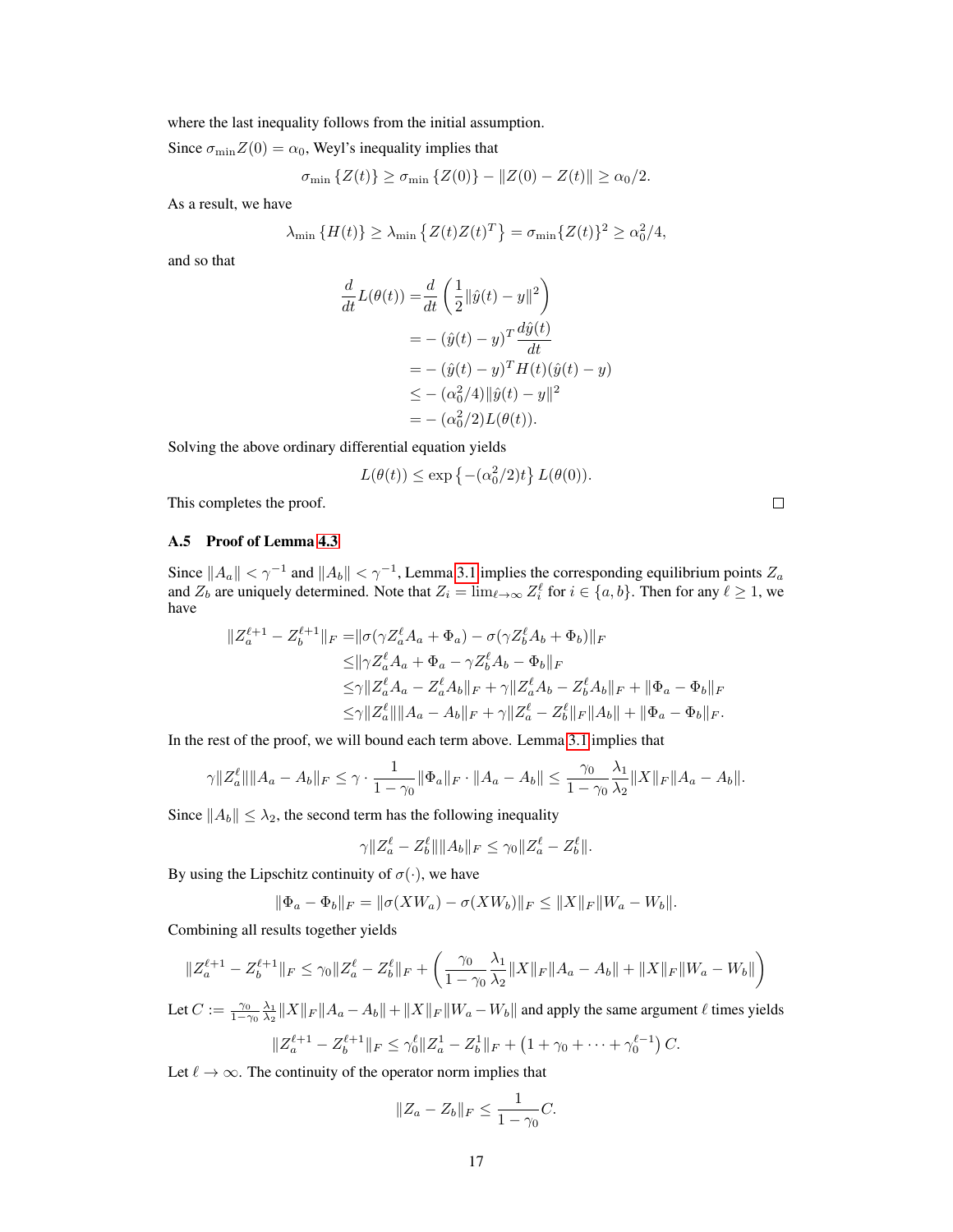# <span id="page-17-0"></span>A.6 Proof of Theorem [4.4](#page-4-2)

*Proof.* We make the inductive hypothesis as follows for all  $0 \le s \le k$ 

(i) 
$$
||W(s)|| \leq \lambda_1, ||A(s)|| \leq \lambda_2, ||b(s)|| \leq \lambda_3,
$$

(ii) 
$$
\sigma_{\min}(Z(s)) \ge \alpha_0/2
$$
,

(iii)  $L(\theta(s)) \leq (1 - \eta \alpha_0^2/4)^s L(\theta(0)).$ 

For any  $0 \le s \le k$ , the inductive hypothesis implies that

$$
\|\Phi(s)\| = \|\sigma(XW(s))\| \le \lambda_1 \|X\|.\tag{38}
$$

By using Eq. [\(35\)](#page-14-0), the partial derivative of  $L$  with respect to  $b$  can be bounded as follows

$$
\| (\partial L/\partial b)(s) \| = \| Z(s)^T (\hat{y}(s) - y) \| \le \| Z(s) \| \| \hat{y}(s) - y \| \le \frac{\lambda_1}{1 - \gamma_0} \| X \|_F \| \hat{y}(s) - y \|,
$$
\n(39)

<span id="page-17-1"></span>
$$
\leq \frac{\lambda_1}{1 - \gamma_0} \|X\|_F \|\hat{y}(0) - y\|\beta^s,\tag{40}
$$

where  $\beta := \sqrt{1 - \eta \alpha_0^2/4}$ , and the second inequality is due to Eq.[\(38\)](#page-17-1), and the last inequality is by inductive hypothesis (iii). Then the difference between  $b(k + 1)$  and  $b(0)$  is given by

$$
||b(k+1) - b(0)|| \leq \eta \sum_{s=0}^{k} ||(\partial L/\partial b)(s)||
$$
  

$$
\leq \eta \frac{\lambda_1}{1 - \gamma_0} ||X||_F ||\hat{y}(0) - y|| \cdot \sum_{s=0}^{k} \beta^s
$$
  

$$
\leq \frac{\eta}{1 - \beta} \frac{\lambda_1}{1 - \gamma_0} ||X||_F ||\hat{y}(0) - y||
$$
  

$$
\leq \frac{8}{\alpha_0^2} \frac{\lambda_1}{1 - \gamma_0} ||X||_F ||\hat{y}(0) - y||
$$
  

$$
\leq C_3,
$$

where the last inequality is due to the initial assumption. Then we obtain

<span id="page-17-2"></span>
$$
||b(k+1)|| \le ||b(k+1) - b(0)|| + ||b(0)|| \le \lambda_3.
$$

With the similar argument, we can bound the partial derivative of  $L$  with respect to  $W$ 

$$
\|(\partial L/\partial W)(s)\| = \left\| [D(s)E(s) (I_m \otimes X)]^T Q(s)^{-T} (b(s)^T \otimes I_N)^T (\hat{y}(s) - y) \right\|
$$
  
\n
$$
\leq \|X\|_F \cdot \|Q(s)^{-1}\| \cdot \|b(s)\| \cdot \|\hat{y}(s) - y\|
$$
  
\n
$$
\leq \frac{\lambda_3}{1 - \gamma_0} \|X\|_F \|\hat{y}(s) - y\|
$$
  
\n
$$
\leq \frac{\lambda_3}{1 - \gamma_0} \|X\|_F \|\hat{y}(0) - y\| \cdot \beta^s,
$$
\n(41)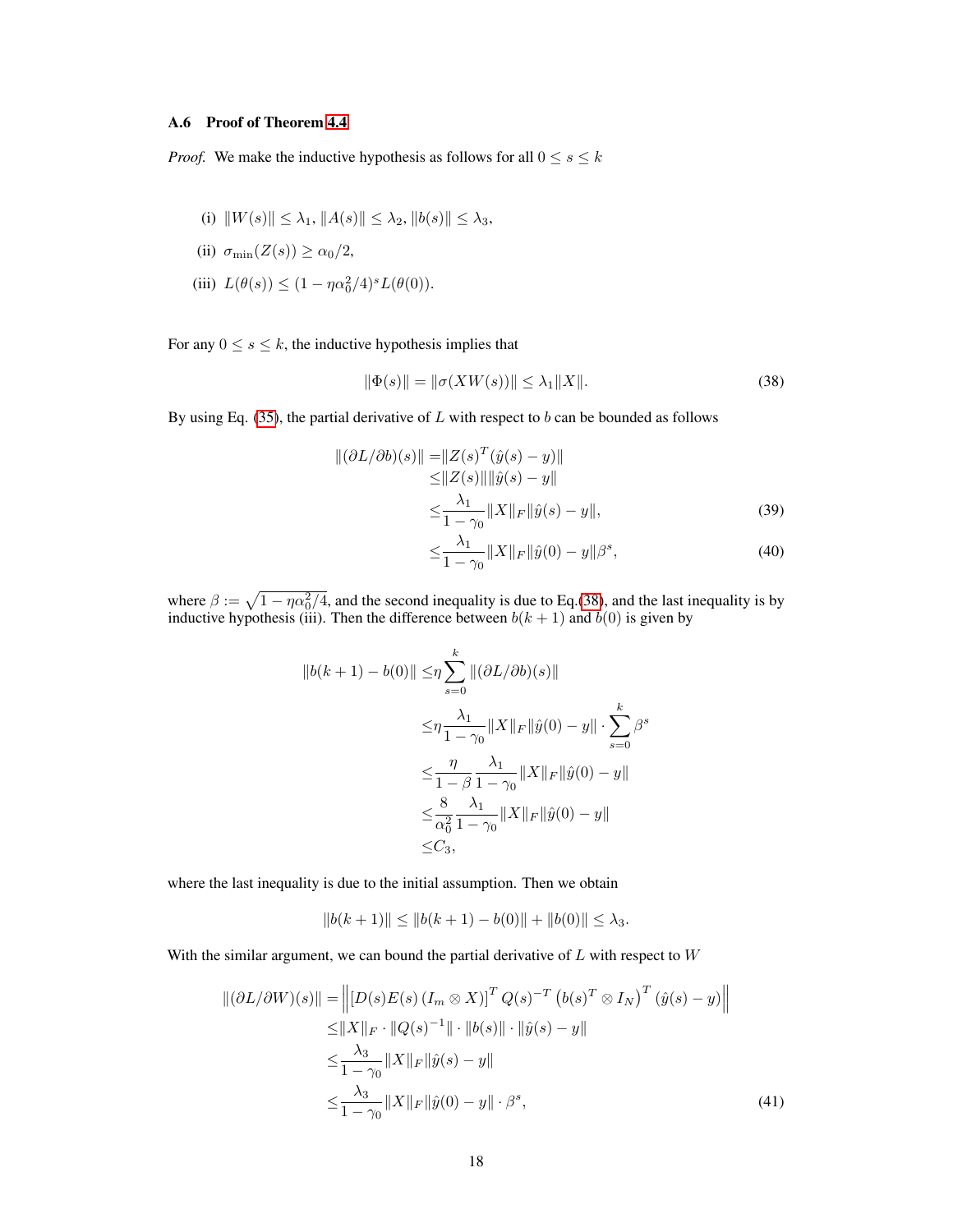and the difference between  $W(k + 1)$  and  $W(0)$  is given by

$$
||W(k + 1) – W(0)|| \leq \eta \sum_{s=0}^{k} ||(\partial L/\partial W)(s)||
$$
  
\n
$$
\leq \eta \frac{\lambda_3}{1 - \gamma_0} ||X||_F ||\hat{y}(0) – y|| \cdot \sum_{s=0}^{k} \beta^s
$$
  
\n
$$
\leq \frac{\eta}{1 - \beta} \frac{\lambda_3}{1 - \gamma_0} ||X||_F ||\hat{y}(0) – y||
$$
  
\n
$$
\leq \frac{8}{\alpha_0^2} \frac{\lambda_3}{1 - \gamma_0} ||X||_F ||\hat{y}(0) – y||
$$
  
\n
$$
\leq C_1,
$$

where the last inequality is due to the initial assumption [\(17\)](#page-4-3). This implies

<span id="page-18-0"></span>
$$
||W(k+1)|| \le ||W(k) - W(0)|| + ||W(0)|| \le \lambda_1.
$$

Similarly, we can bound the partial derivative of  $L$  with respect to  $A$  as follows

$$
\|(\partial L/\partial A)(s)\| = \left\|\gamma \left[D(s)(I_m \otimes Z(s))\right]^T Q(s)^{-T} \left(b(s)^T \otimes I_N\right)^T \left(\hat{y}(s) - y\right)\right\|
$$
  
\n
$$
\leq \gamma \|Z(s)\| \cdot \|Q(s)^{-1}\| \cdot \|b(s)\| \cdot \|\hat{y}(s) - y\|
$$
  
\n
$$
\leq \frac{\gamma}{(1 - \gamma_0)} \lambda_1 \|X\|_F \cdot \frac{1}{1 - \gamma_0} \cdot \lambda_3 \cdot \|\hat{y}(s) - y\|
$$
  
\n
$$
\leq \frac{\gamma_0}{(1 - \gamma_0)^2} \frac{\lambda_1 \lambda_3}{\lambda_2} \|X\|_F \cdot \|\hat{y}(s) - y\|
$$
  
\n
$$
\leq \frac{\gamma_0}{(1 - \gamma_0)^2} \frac{\lambda_1 \lambda_3}{\lambda_2} \|X\|_F \cdot \|\hat{y}(0) - y\| \cdot \beta^s,
$$
 (42)

and the difference between  $A(k + 1)$  and  $A(0)$  is given by

$$
||A(k+1) - A(0)|| \leq \eta \sum_{s=0}^{k} ||(\partial L/\partial A)(s)||
$$
  
\n
$$
\leq \eta \frac{\gamma_0}{(1-\gamma_0)^2} \frac{\lambda_1 \lambda_3}{\lambda_2} ||X|| \cdot ||\hat{y}(0) - y|| \sum_{s=0}^{k} \beta^s
$$
  
\n
$$
\leq \frac{\eta}{1-\beta} \frac{\gamma_0}{(1-\gamma_0)^2} \frac{\lambda_1 \lambda_3}{\lambda_2} ||X|| \cdot ||\hat{y}(0) - y||
$$
  
\n
$$
\leq \frac{8}{\alpha_0^2} \frac{\gamma_0}{(1-\gamma_0)^2} \frac{\lambda_1 \lambda_3}{\lambda_2} ||X|| \cdot ||\hat{y}(0) - y||
$$
  
\n
$$
\leq C_2,
$$

where the last inequality is due to the initial assumption [\(17\)](#page-4-3). Therefore, we obtain

$$
||A(k+1)|| \le ||A(k+1) - A(0)|| + ||A(0)|| \le \lambda_2.
$$

Since  $||A(k + 1)|| \leq \lambda_2$  and  $\gamma_0 = \gamma \lambda_2 < 1$ , Lemma [3.1](#page-2-1) implies the unique equilibrium point  $Z(k+1)$  exists.

It follows from Lemma [4.3,](#page-4-1) Eq.[\(41\)](#page-17-2), and Eq.[\(42\)](#page-18-0) that for any s and  $\ell$ , we have

$$
||Z(s+1) - Z(s)||_F \le \left[1 + \frac{\gamma_0^2}{(1-\gamma_0)^2} \frac{\lambda_1^2}{\lambda_2^2}\right] \eta \frac{\lambda_3}{(1-\gamma_0)^2} ||X||_F^2 ||\hat{y}(s) - y||. \tag{43}
$$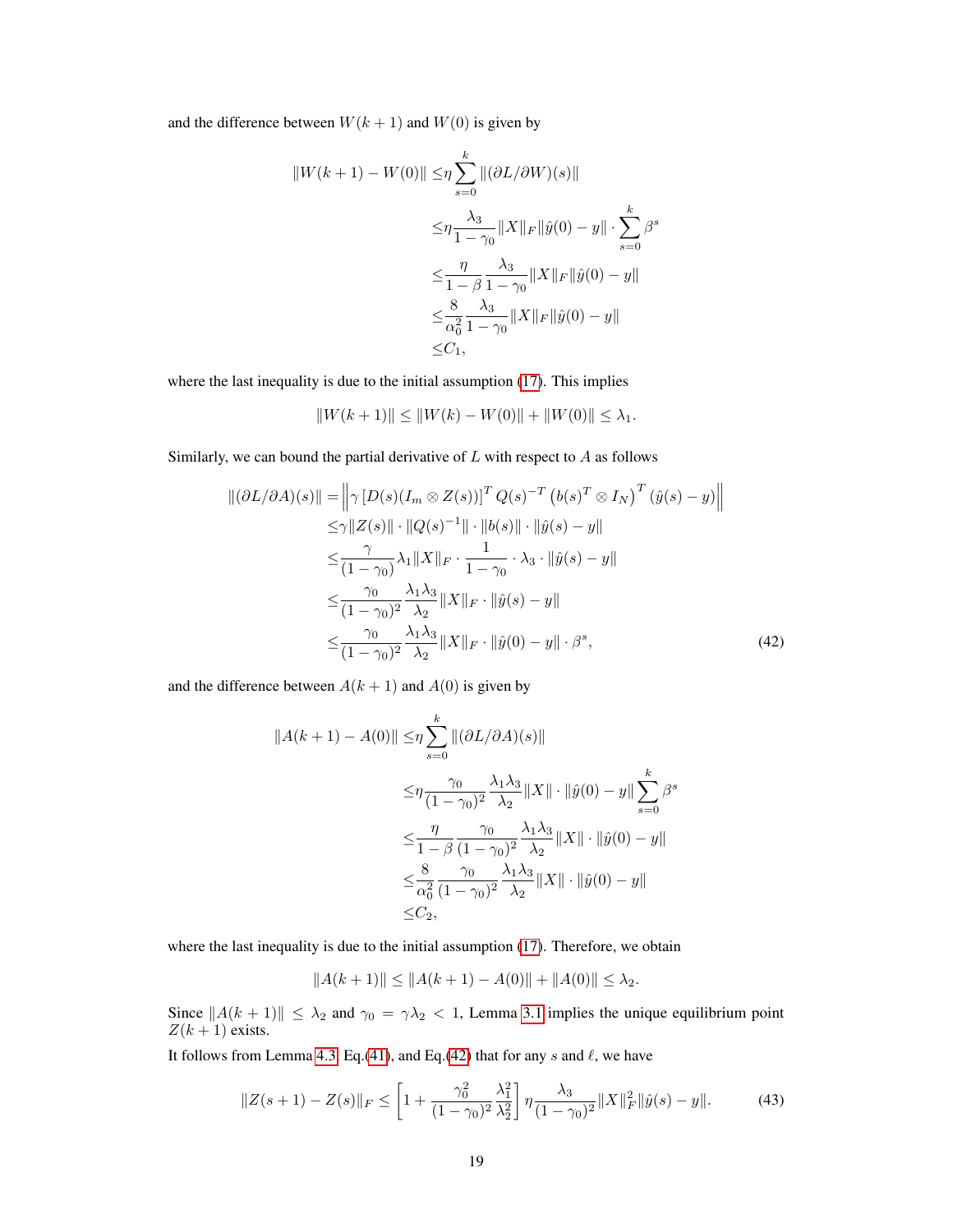Therefore, we have

$$
||Z(k) - Z(0)||_F \le \sum_{s=0}^k ||Z(s+1) - Z(s)||_F
$$
  
\n
$$
\le \sum_{s=0}^k \left[ 1 + \frac{\gamma_0^2}{(1 - \gamma_0)^2} \frac{\lambda_1^2}{\lambda_2^2} \right] \eta \frac{\lambda_3}{(1 - \gamma_0)^2} ||X||^2 ||\hat{y}(0) - y|| \cdot \beta^s
$$
  
\n
$$
\le \left[ 1 + \frac{\gamma_0^2}{(1 - \gamma_0)^2} \frac{\lambda_1^2}{\lambda_2^2} \right] \eta \frac{\lambda_3}{(1 - \gamma_0)^2} ||X||_F^2 ||\hat{y}(0) - y|| \cdot \frac{1}{1 - \beta}
$$
  
\n
$$
\le \left[ 1 + \frac{\gamma_0^2}{(1 - \gamma_0)^2} \frac{\lambda_1^2}{\lambda_2^2} \right] \frac{\lambda_3}{(1 - \gamma_0)^2} ||X||_F^2 ||\hat{y}(0) - y|| \cdot \frac{8}{\alpha_0^2}
$$
  
\n
$$
\le \alpha_0/2,
$$

where the last inequality is due to the initial assumption Eq.[\(17\)](#page-4-3)-Eq.[\(19\)](#page-4-4). As a result, we obtain

$$
\sigma_{\min}[Z(k)] \ge \sigma_{\min}[Z(0)] - \|Z(k) - Z(0)\| \ge \alpha_0/2. \tag{44}
$$

Now, we are ready to derive the linear convergence result. Note that

$$
L(\theta(k+1)) = \frac{1}{2} ||\hat{y}(k+1) - y||^2
$$
  
= 
$$
\frac{1}{2} ||\hat{y}(k+1) - \hat{y}(k) + \hat{y}(k) - y||^2
$$
  
= 
$$
\frac{1}{2} ||\hat{y}(k+1) - \hat{y}(k)||^2 + \langle \hat{y}(k+1) - \hat{y}(k), \hat{y}(k) - y \rangle + L(\theta(k)).
$$

In the rest of the proof, we will bound each term above. Note that

$$
\begin{split} \|\hat{y}(k+1)-\hat{y}(k)\|=&\|Z(k+1)b(k+1)-Z(k)b(k)\|\\ \leq&\|Z(k+1)b(k+1)-Z(k)b(k+1)\|+\|Z(k)b(k+1)-Z(k)b(k)\|\\ \leq&\|Z(k+1)-Z(k)\|\|b(k+1)\|+\|Z(k)\|\|b(k+1)-b(k)\|\\ \leq&\left[1+\frac{\gamma_0^2}{(1-\gamma_0)^2}\frac{\lambda_1^2}{\lambda_2^2}\right]\eta\frac{\lambda_3}{(1-\gamma_0)^2}\|X\|_F^2\|\hat{y}(k)-y\|\cdot\lambda_3+\frac{1}{1-\gamma_0}\|\Phi(k)\|_F\cdot\eta\|(\partial L/\partial b)(k)\|\\ \leq&\left[1+\frac{\gamma_0^2}{(1-\gamma_0)^2}\frac{\lambda_1^2}{\lambda_2^2}\right]\eta\frac{\lambda_3^2}{(1-\gamma_0)^2}\|X\|_F^2\|\hat{y}(k)-y\|+\eta\frac{\lambda_1^2}{(1-\gamma_0)^2}\|X\|_F^2\|\hat{y}(k)-y\|\\ \leq&\eta\left(\left[1+\frac{\gamma_0^2}{(1-\gamma_0)^2}\frac{\lambda_1^2}{\lambda_2^2}\right]\lambda_1^{-2}+\lambda_3^{-2}\right)\frac{1}{(1-\gamma_0)^2}\lambda_1^2\lambda_3^2\|X\|_F^2\cdot\|\hat{y}(k)-y\|. \end{split}
$$

Let  $g := Z(k)b(k+1)$ , then we have

$$
\langle \hat{y}(k+1) - \hat{y}(k), \hat{y}(k) - y \rangle = \langle \hat{y}(k+1) - g, \hat{y}(k) - y \rangle + \langle g - \hat{y}(k), \hat{y}(k) - y \rangle,
$$

where

$$
\langle \hat{y}(k+1) - g, \hat{y}(k) - y \rangle = \langle Z(k+1)b(k+1) - Z(k)b(k+1), \hat{y}(k) - y \rangle
$$
  
\n
$$
\leq ||Z(k+1) - Z(k)|| ||b(k+1)|| ||\hat{y}(k) - y||
$$
  
\n
$$
\leq \left[ 1 + \frac{\gamma_0^2}{(1-\gamma_0)^2} \frac{\lambda_1^2}{\lambda_2^2} \right] \eta \frac{\lambda_3}{(1-\gamma_0)^2} ||X||_F^2 ||\hat{y}(k) - y|| \cdot \lambda_3 \cdot ||\hat{y}(k) - y||
$$
  
\n
$$
= \eta \left[ 1 + \frac{\gamma_0^2}{(1-\gamma_0)^2} \frac{\lambda_1^2}{\lambda_2^2} \right] \frac{\lambda_3^2}{(1-\gamma_0)^2} ||X||_F^2 \cdot ||\hat{y}(k) - y||^2
$$
  
\n
$$
:= Q_2
$$

and

$$
\langle g - \hat{y}(k), \hat{y}(k) - y \rangle = \langle Z(k)b(k+1) - Z(k)b(k), \hat{y}(k) - y \rangle
$$
  
=  $-\eta(\hat{y}(k) - y)^T [Z(k)Z(k)^T] (\hat{y}(k) - y)$   
 $\leq -\eta \cdot (\alpha_0^2/4) ||\hat{y}(k) - y||^2.$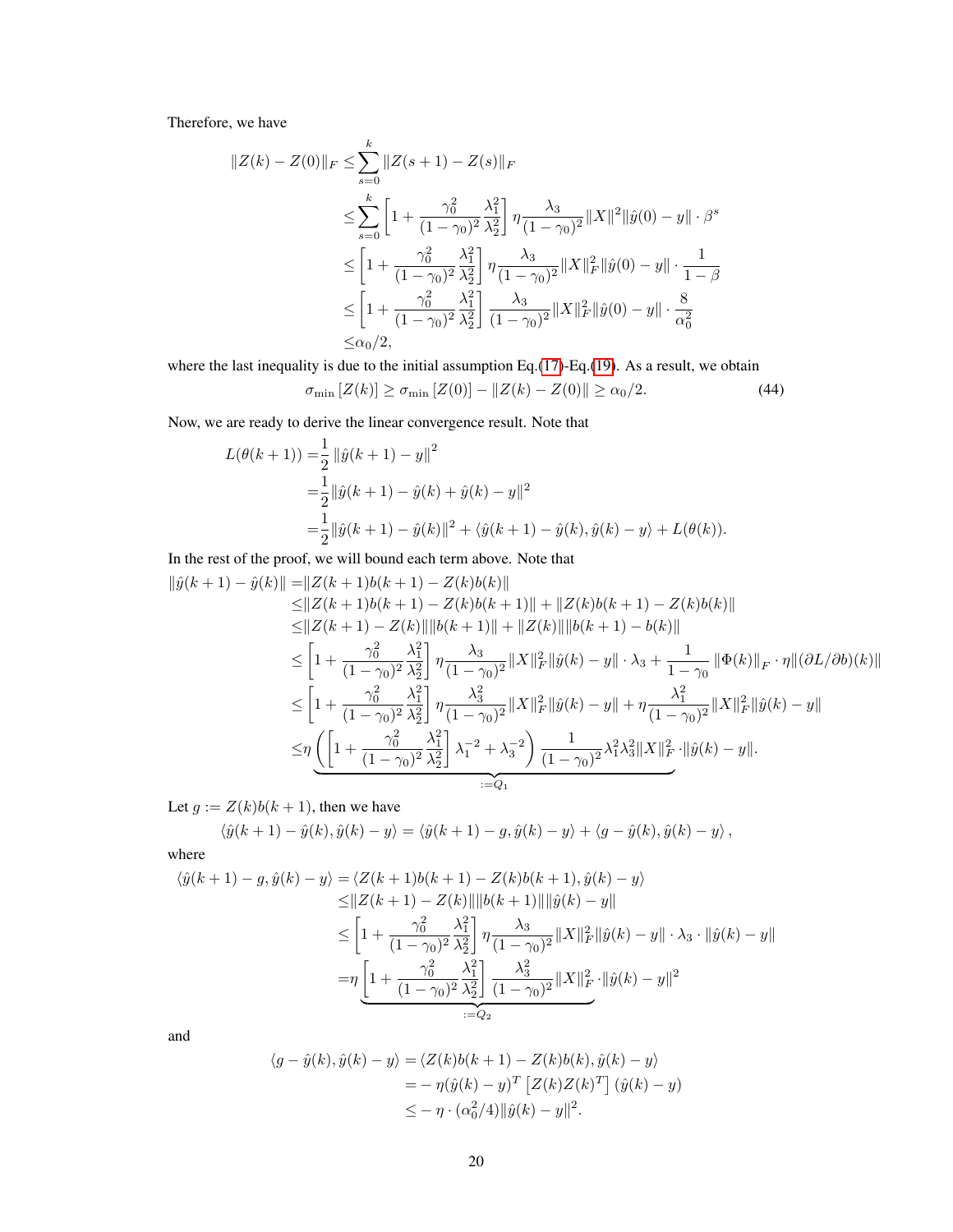Combining all the results together, we have

$$
L(\theta(k+1)) \le \left[1 - \eta \frac{\alpha_0^2}{2} + \eta^2 Q_1^2 + 2\eta Q_2\right] L(\theta(k))
$$
  
\n
$$
\le \left[1 - \eta \left(\frac{\alpha_0^2}{2} - 4Q_2\right)\right] L(\theta(k)), \text{ By Eq.(20)}
$$
  
\n
$$
\le \left[1 - \eta \frac{\alpha_0^2}{4}\right] L(\theta(k)),
$$

where the last inequality follows from Eq.[\(19\)](#page-4-4).

 $\Box$ 

# <span id="page-20-0"></span>A.7 Proof of Lemma [5.1](#page-5-0)

Note that  $\Phi_{ij} \ge 0$  by the definition of Eq.[\(3\)](#page-1-2). Since  $Z^0 = 0$ , we have

$$
Z^1 = \sigma(\gamma Z^0 A + \Phi) = \sigma(\Phi) = \Phi.
$$

Since  $A_{ij} \geq 0$ , we have

$$
Z^{2} = \sigma(\gamma Z^{1} A + \Phi) = \sigma(\gamma \Phi A + \Phi) = \gamma \Phi A + \Phi = \Phi(\gamma A + I_{m})
$$

Repeating the same argument  $\ell$  times, we have

$$
Z^{\ell+1} = \Phi\left(\hat{A}^{\ell} + \hat{A}^{\ell-1} + \cdots + \hat{A} + I_m\right),
$$

where  $\hat{A} := \gamma A$ . Let  $\ell \to \infty$ , then Neumann series implies that

$$
Z = \Phi(I_m - \hat{A})^{-1}.
$$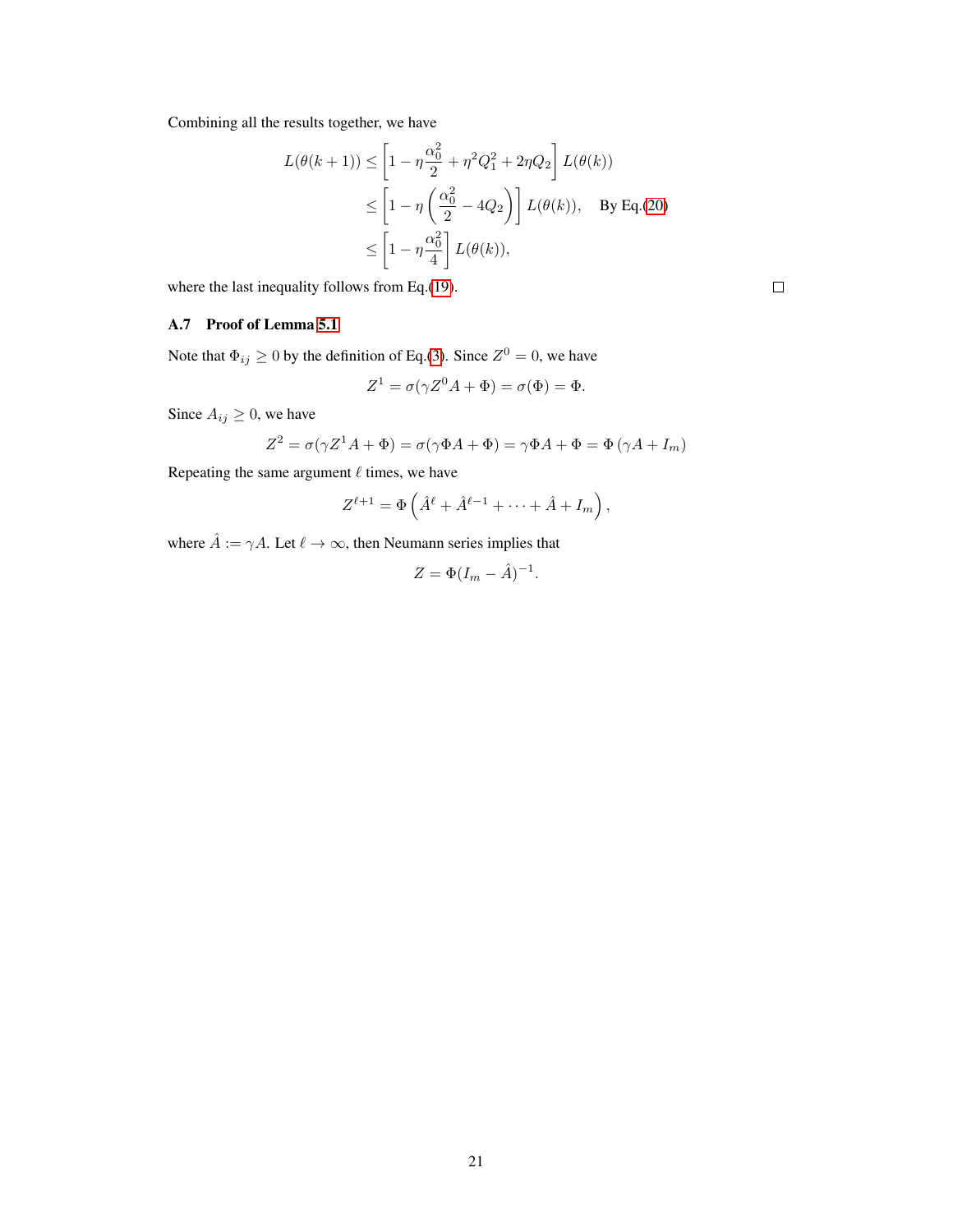# <span id="page-21-0"></span>B More experimental results

In this section, we provide more experimental results to justify our theoretical findings.



Figure 4: We evaluate the impact of the width  $m$  on the training loss, test loss, and operator norm of the scaled matrix  $\gamma A(k)$  on the modified dataset of MNIST, FashionMNIST, CIFAR10, and SVHN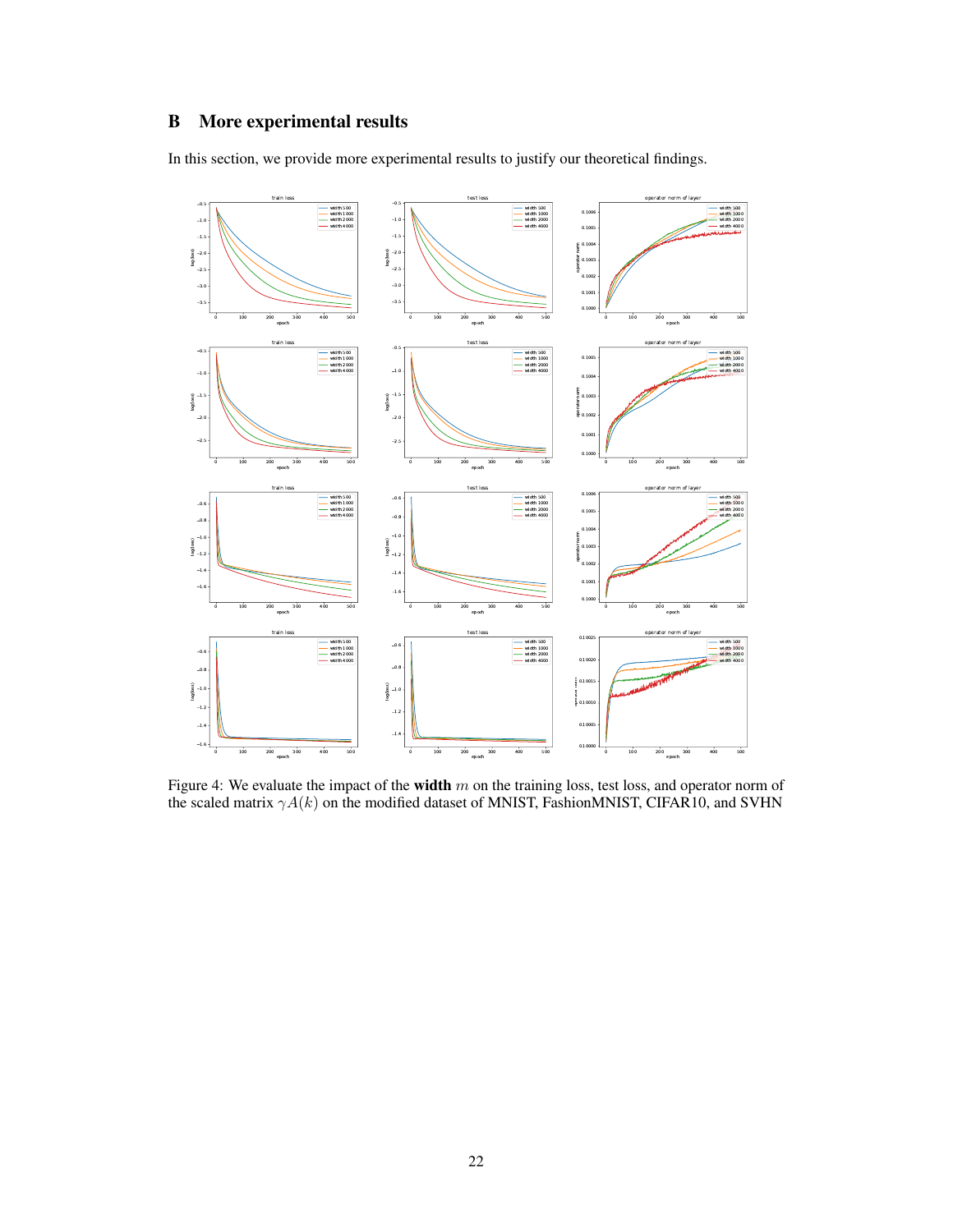

Figure 5: We evaluate the impact of the **learning rate**  $\eta$  on the training loss, test loss, and operator norm of the scaled matrix  $\gamma A(k)$  on the modified dataset of MNIST, FashionMNIST, CIFAR10, and SVHN